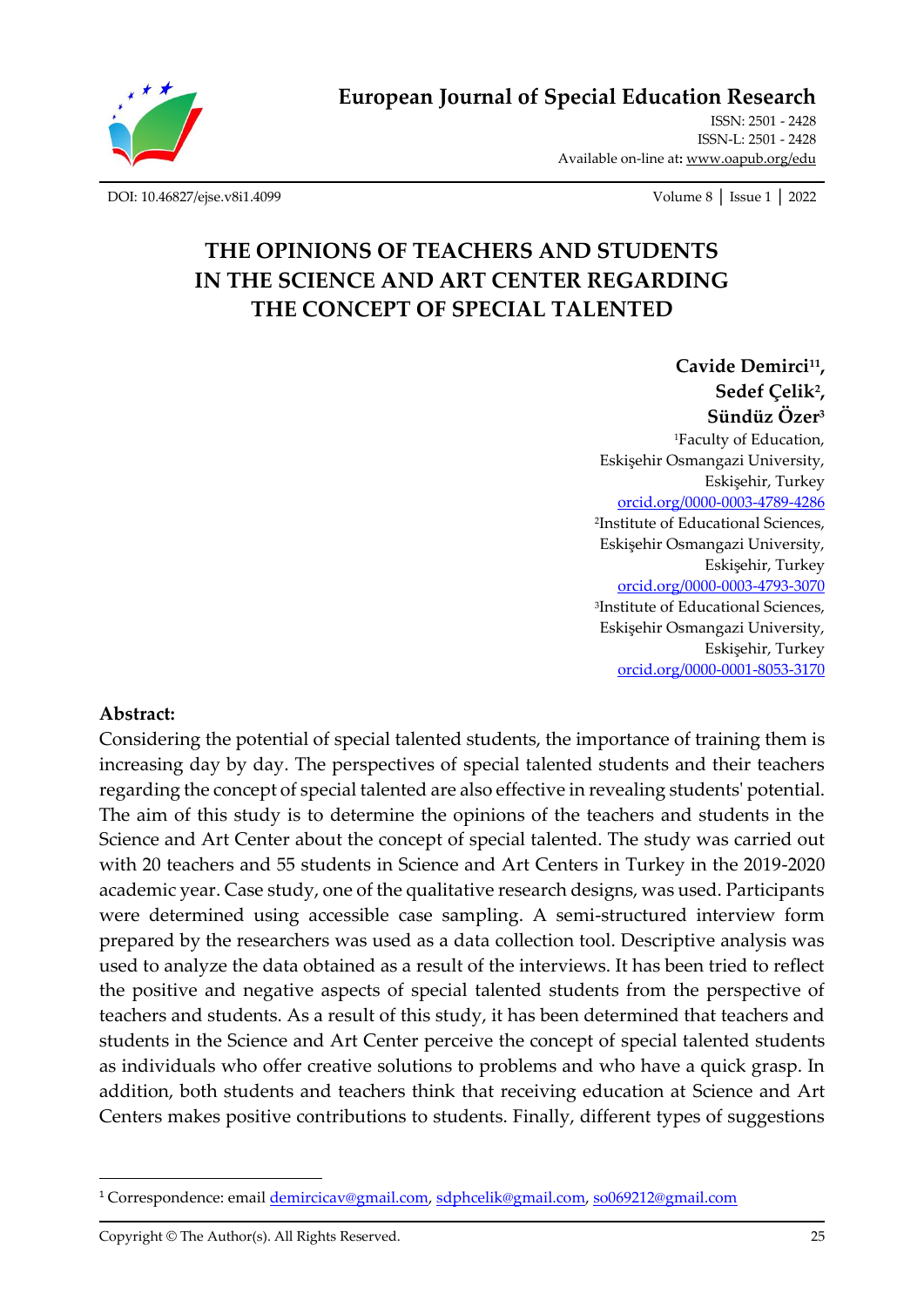are made in order to increase the positive sides and eliminate the negative sides of special talented students.

**Keywords**: special talented student, teacher, science and art center

# **1. Introduction**

As stated in the constitutional and universal law texts, education is the fundamental right of every individual, and it is also their right to be educated according to their abilities and capacities. Students with different levels of development compared to their peers are subjected to special education. Special education is the application of education as the basic right for students with different levels of development. When the literature is examined, it is seen that these students whose development level is advanced compared to their peers are named in different ways as "gifted" or "talented". However, the Ministry of National Education names these students, whose level of development is advanced compared to their peers, as special talented in the legislative content published. The Ministry of National Education refers special talented individual as individuals who learn faster than their peers, who are prominent in creativity, art and leadership capacity, have special academic skills, can understand abstract ideas, like to act independently in their areas of interest and show high performance. Considering the common views in the definitions made for special talented students in the literature; it can be summarized as being able to think quickly and critically, being creative and original, having high level skills in problem solving, picturing and comprehending events in the mind. Special talented students differ from their peers due to their characteristics. These differences that they have are a unique opportunity for their wealth and the society where they live. The basic principles of education are to provide education to everyone equally, according to need, having continuity, providing equal opportunity, secular, democratic, scientific, in accordance with Atatürk's principles and reforms. When we look at all the principles that exist in education, the basic point is that each individual gets education according to his / her developmental characteristics. The power of the capacity of the special talented students necessitates their education. In addition, studies for the education and training of special talented individuals are not a process that only concerns special talented students. They also provide an indirect impact on the lives of the people they live with (cited. Kayışdağ and Melekoğlu, 2018, p.3). The Ministry of National Education has been conducting studies for special talented individuals since the 1990s. Science and Art Centers are opened by the Ministry of National Education in order to provide the richness of the education life of special talented students in Turkey. Science and Art Centers create educational environments for special talented students and contribute to their education by creating their own learning environments. Educational activities are organized in Science and Art Centers according to individual education plans prepared for special talented students. The Science and Art Center organizes an academic life where special talented students are at the center and educational environments that will enable them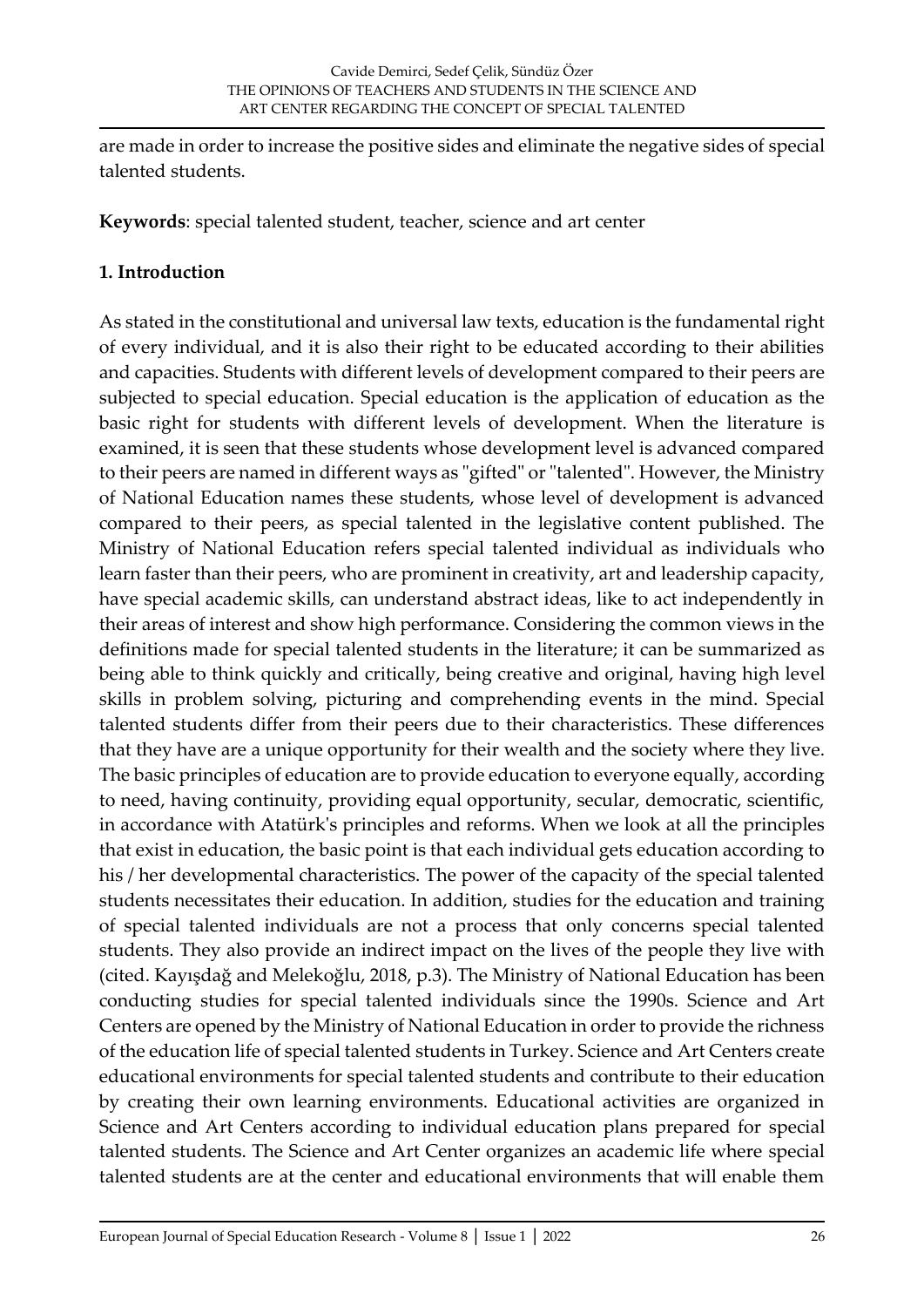to engage in scientific activities. (Akbüber and others., 2019, p.24). Considering the literature, Bakioğlu and Levent (2013) showed results in terms of enriching the educational content of Science and Art Centers and improving the educational environments, and also enabling gifted students to benefit more from these environments by increasing their number throughout the country. The Science and Art Centers should increase their qualifications by considering the potential they carry. The existence of studies aimed at revealing the potential within special talented students becomes mandatory.

As a matter of fact, teachers are the most important guides who provide support by following the development of special talented students. In the research of McCarty, Abbott-Shim, and Lambert (2001), it was observed that teachers reflected their adopted philosophies, perceptions and attitudes on the teaching methods and in-class practices they used. Teachers have an important place in educating special talented students according to their potential. They are the managers of the training program to be offered to special talented students. It is possible for teachers to be able to do the management job without any problems if they get to know the positive and negative characteristics of these students they have in the best way. In studies on teachers who provide educational support to special talented students and their views on special talented students, Yumuş and Toptaş (2011) state that teachers conduct academic studies based on the developmental characteristics of special talented students. Sak (2010) states that teachers can only guide them in the best way if they have high level knowledge about special talented students. According to this, teachers should look at special talented students from wide-angle windows, not equate them with their normally developing peers, respect their differences and take their spiritual development into account. Teachers who will appeal to special talented students should not only have the qualifications to enable them to graduate, but also have sufficient knowledge and experiences to provide academic and psychological progress to special talented students. (cited. Akbüber and others., 2019, p.26). Since the perception level of special talented students is different from individuals with normal development, they expect the training programs applied to them to be different. The difference of teachers and educational environments determined for them is extremely important. The characteristics of special talented students who share the same educational environments with their normally developing peers should be taken into consideration and the arrangements to be made should be at a level to support their development. The negative situations experienced in educational environments are related to the different characteristics of special talented students. (Seeman, 2010, p.29). Training programs to be prepared to minimize negativities are important and facilitate the operation. These training programs that teachers will prepare are about how well they know the student. The fact that the information they have about the positive and negative aspects of gifted students are systematized on paper and the arrangements made for individual differences are clear, makes education enjoyable.

A lot of academic studies are encountered in the literature review of special talented students. There are numerous studies such as the opinions of teachers working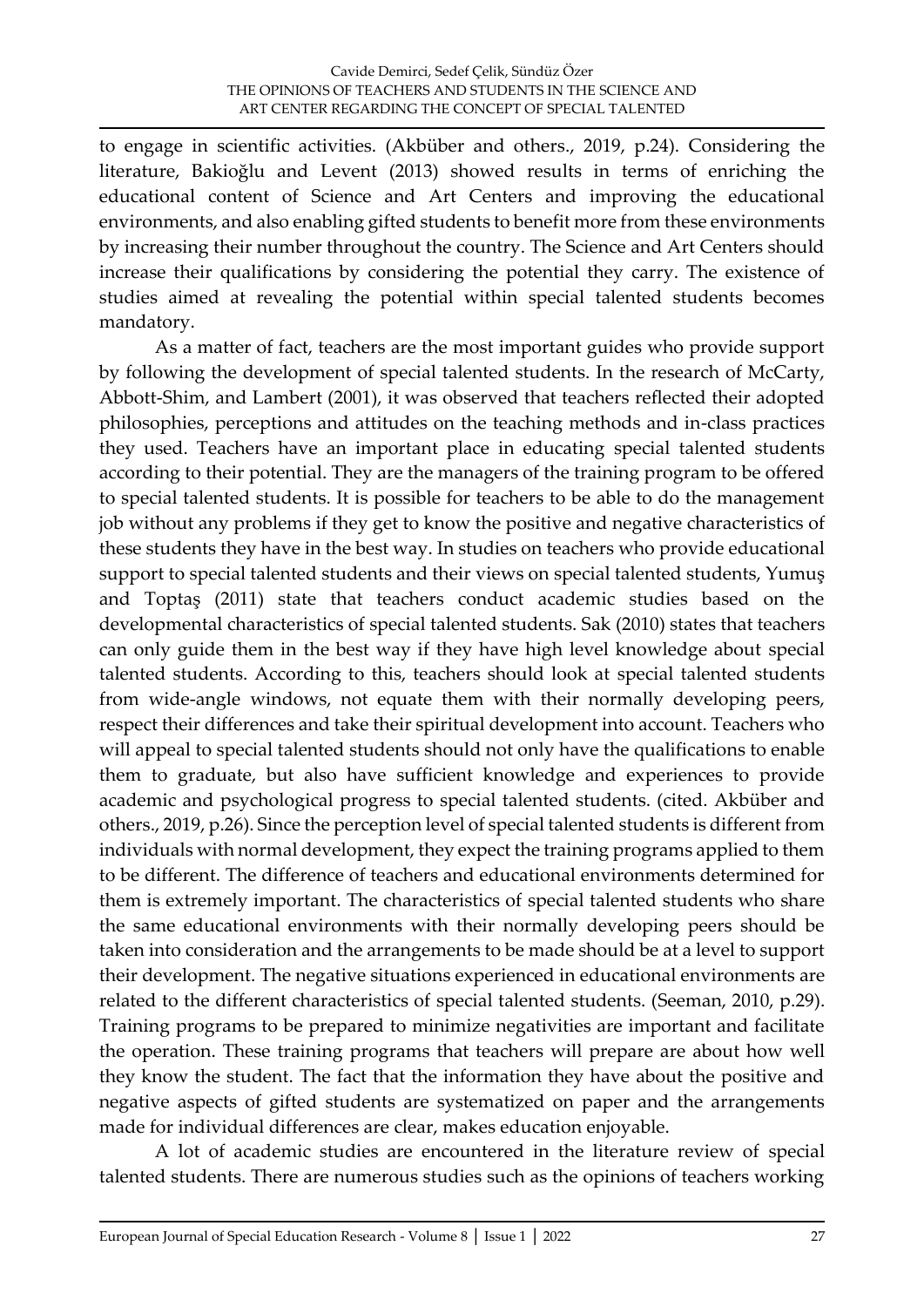at Science and Art Center (Levent, 2012; Ayaydın and Ün, 2018); teachers' views on training programs for gifted students (Kazu and Şenol, 2012; Tortop and Ersoy, 2015; Ferelli, 2019; Kayışdağ and Melekoğlu, 2018); special talented students (Koçak and İçmenoğlu, 2016; Dilekli and Tezci, 2019); about the gifted students who are compared with their peers (Özarslan, 2019) and the opinions of candidate teachers about special talented students (Erdoğan and Güçyeter, 2019). In this context, the aim of this study is to determine the opinions of the teachers and students in the Science and Art Center. Therefore, this study is so important in terms of analyzing and revealing the opinions of teachers and students on the same subject. For this purpose, the research aims to find answers to the following sub-problems:

- 1) What are the positive aspects of special talented students?
- 2) What are the negative aspects of special talented students?
- 3) What are the suggestions for special talented students?

#### **2. Method**

This research was carried out according to the case study design, one of the qualitative research approaches. The case study focuses on facts that we are aware of but do not have a comprehensive and detailed understanding. (Yıldırım and Şimşek, 2013, p.78) In this context, the research will contribute to the determination of the views that teachers and students are aware of the positive and negative aspects of special talented students but do not have a detailed understanding of these issues.

#### **2.1 Study Group**

Participants of this study are 20 teachers and 55 students in Science and Art Centers in Turkey in the 2019-2020 academic year. They were chosen from among the volunteer teachers and the students in these institutions. Easily accessible sampling was used in determining the participants. In the easily accessible situation sampling, the researcher chooses the situation that is close to her/him and that she/he will not have difficulty in accessing. Thus, it accelerates the research and makes it useful. (Yıldırım and Şimşek, 2018, p.123). Teachers who participated in the study were given codes such as K1, K2, K3 ... and students as T1, T2, T3….

The demographic information of the teachers is given in Table 1.1 and the demographic characteristics of the students are given in Table 1.2.

|                          |                        | n  | $\%$   |
|--------------------------|------------------------|----|--------|
| Gender                   | Women                  | 10 | 50     |
|                          | Men                    | 10 | $50\,$ |
| <b>Educational Level</b> | <b>Bachelor Degree</b> |    | 45     |
|                          | Master's degree        | 10 | 50     |
|                          | Doctorate              |    |        |
| <b>Branch</b>            | Turkish                |    |        |

**Table 1.1:** The Personal Information of Teachers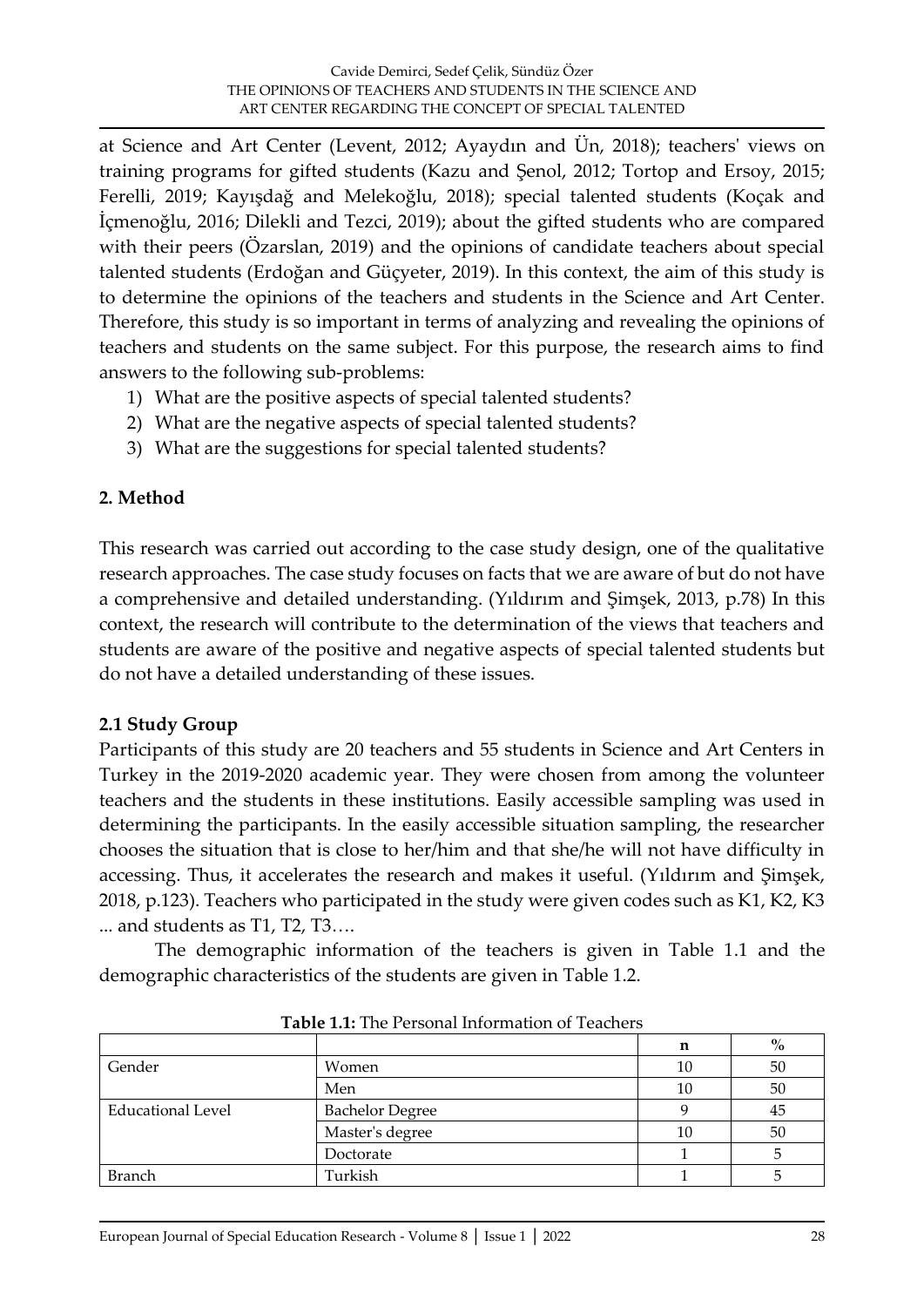#### Cavide Demirci, Sedef Çelik, Sündüz Özer THE OPINIONS OF TEACHERS AND STUDENTS IN THE SCIENCE AND ART CENTER REGARDING THE CONCEPT OF SPECIAL TALENTED

|                        | Mathematics                            |                | 5            |
|------------------------|----------------------------------------|----------------|--------------|
|                        | Social Studies                         | 1              | 5            |
|                        | Form Teacher                           | $\overline{2}$ | 10           |
|                        | Psychological Counselling and Guidance | $\mathfrak{p}$ | 10           |
|                        | Biology                                | 1              | 5            |
|                        | <b>Information Technology</b>          | 1              | 5            |
|                        | Physics                                | 1              | 5            |
|                        | Chemistry                              | 1              | 5            |
|                        | English                                | 1              | 5            |
|                        | Art Lessons                            | 6              | 30           |
| Professional Seniority | $0-5$ years                            | $\theta$       | $\mathbf{0}$ |
|                        | 6-10 years                             | 7              | 35           |
|                        | $11-15$ years                          | 3              | 15           |
|                        | $16-20$ years                          | 5              | 25           |
|                        | 21 years and more                      | 5              | 25           |
| <b>Total</b>           |                                        | 20             | 100          |

The study group of the research consists of twenty teachers. Ten of these teachers are female and ten are male. Ten of the teachers have a master's degree, nine have a bachelor's degree and one has a doctorate education. The branches of the teachers participating in the study consist of Turkish, Mathematics, Social Studies, Form Teacher, Psychological Counselling and Guidance, Biology, Information Technologies, Physics, Chemistry, English and Art courses. Considering the years that the teachers have spent in the profession; it is seen that seven teachers have been in their professional life for 6-10 years, three teachers for 11-15 years, five teachers for 16-20 years, and five teachers for 21 years or more.

|        |                 | n  | $\frac{0}{0}$ |
|--------|-----------------|----|---------------|
| Gender | Girl            | 23 | 41,81         |
|        | Boy             | 32 | 58,18         |
| Grade  | $2 - 3 - 4$     | 43 | 78,18         |
|        | $5 - 6 - 7 - 8$ | 10 | 18,18         |
|        | $9-10-11-12$    |    | 3,63          |
| Total  |                 | 55 | 100           |

**Table 1.2:** The Demography of Students

When the demographic information of the students is examined, it is seen that 23 students are female and 32 students are male. Looking at the grade levels, it is seen that there are 43 students at the 2-3-4 grade level, 10 students at the 5-6-7-8 grade level and 2 students at the 9-10-11-12 grade level.

# **2.2 Data Collection Tools**

In this study, a semi-structured interview form prepared by the researchers was used. A literature review was conducted for the questions in the interview form, and the questions related to the purpose of the study were determined and a semi-structured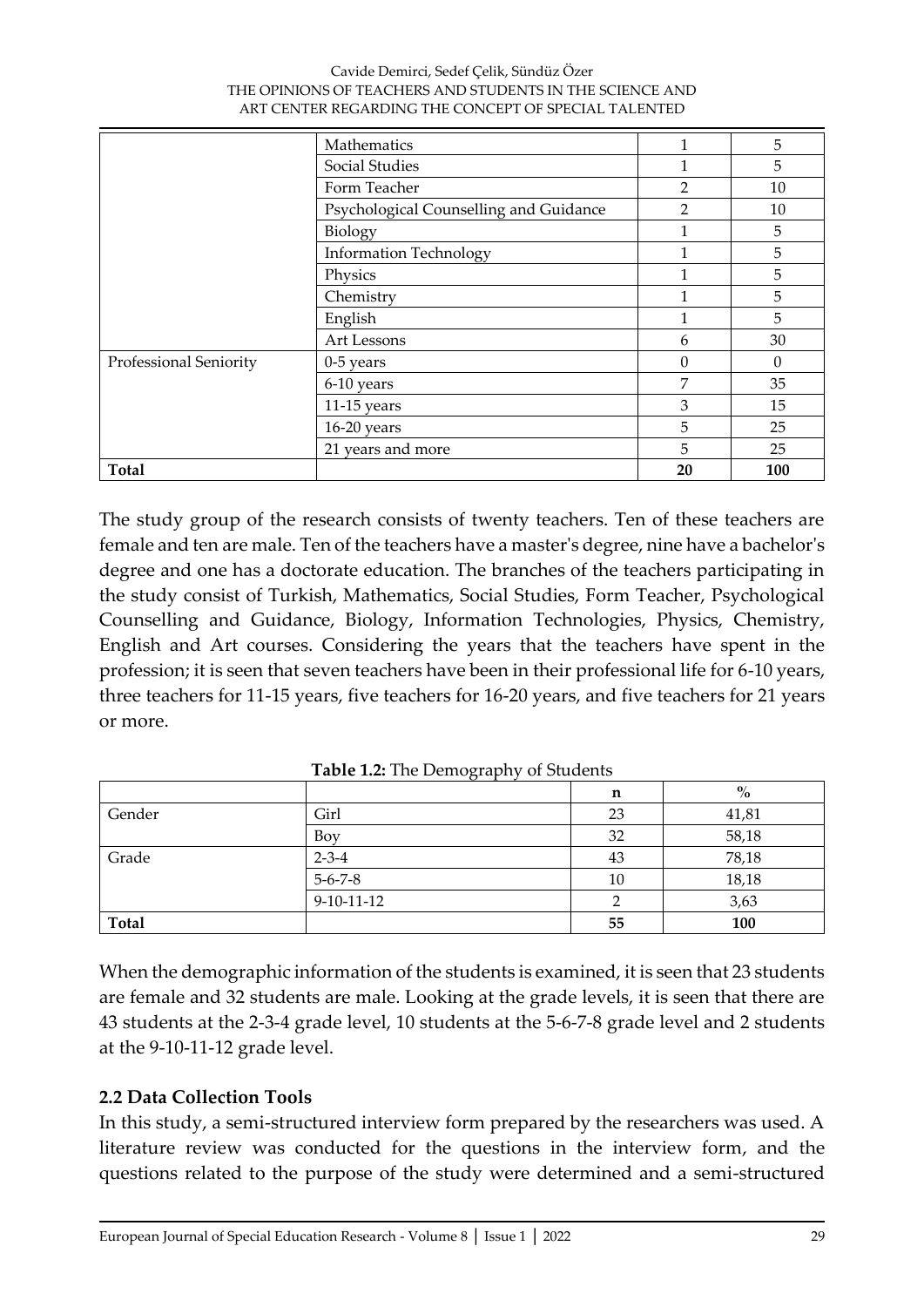interview form was created. Expert opinion was taken for the content validity of the data collection tool. In line with the expert opinion, the questions to be asked to the teacher were also made applicable to the students and applied to both teachers and students.

#### **2.3 Process**

The students and teachers selected as the study group were asked the following questions in the semi-structured interview form.

1. What are your views on the positive aspects of special talented students?

1.1 What qualities come to your mind when you think of a special talented student?

1.2 How do you think the training program for special talented students contributed to their development?

2. What are your views on the negative aspects of special talented students?

2.1 If there are disadvantages of working with special talented students, what are they?

2.2 What are the negative behaviours that special talented students exhibit in the classroom?

3. What are your suggestions for special talented students?

3.1 What are your suggestions for revealing more positive aspects of special talented students?

3.2 What are your suggestions for eliminating the negative aspects of special talented students?

A face-to-face meeting was held with the teachers and students. In order to ensure internal validity, statements taken from teachers and students were included in the study.

# **2.4 Data Analysis**

The data obtained from the semi-structured interview form were presented according to the themes created based on the interview questions. The data obtained from the research were described systematically and clearly. In the next stage, these descriptions were interpreted and the results of the study were reached. In the study, direct quotations were used to reflect the opinions of the participants.

# **3. Results**

In the study, the findings were given in an order appropriate to the interview questions. In the descriptions, the views of teachers and students are given by comparing them with each other.

# **3.1 Opinions on the Positive Aspects of Special Talented Students**

The opinions of teachers and students working in the Science and Art Center about the positive aspects of special talented students, what concepts come to mind of teachers and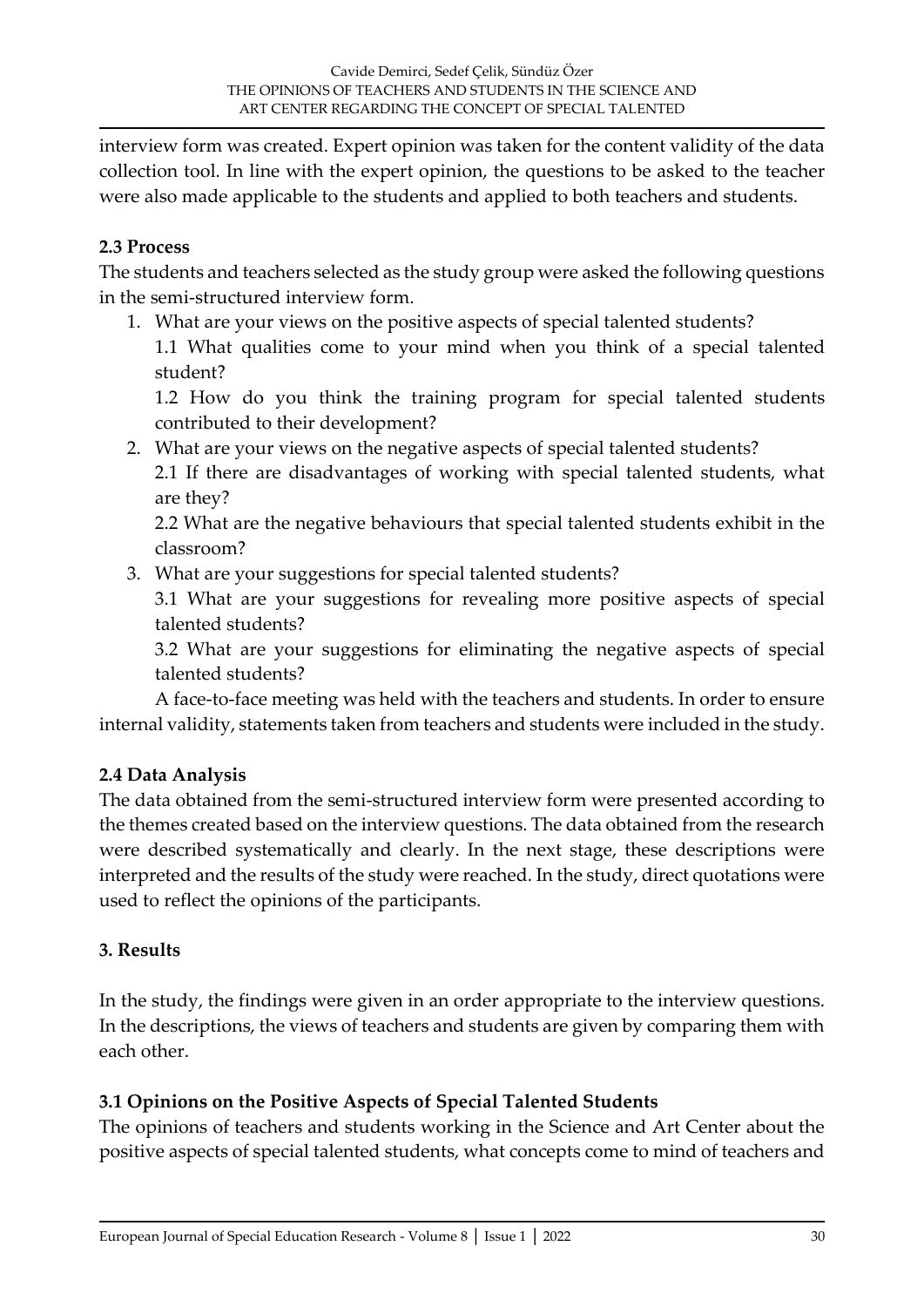students when it comes to special talented students, and whether the programs applied to special talented students contribute to their development are discussed.

# **3.1.1 The Thoughts of Teachers and Students in the Science and Art Center about the Concept of Special Talented Student**

In the study, the thoughts associated with the concept of special talented students were obtained by asking the question "What qualities come to your mind when you think about special talented students?" The data obtained within the scope of this question are depicted in Table 2.

|                                   |                 |                |               | <b>THEIR LET</b> OPHILOID MOORE THE CONCEPT OF OPECIAL THICHICA ORDING |             |               |
|-----------------------------------|-----------------|----------------|---------------|------------------------------------------------------------------------|-------------|---------------|
| <b>Items</b>                      | <b>Teachers</b> | $\mathbf n$    | $\frac{0}{0}$ | <b>Students</b>                                                        | $\mathbf n$ | $\frac{0}{0}$ |
| a) Grasping quickly.              | K1, K2, K3,     |                |               | Ö1, Ö8, Ö11, Ö20, Ö21, Ö23,                                            |             |               |
|                                   | K8, K12, K13,   | $\overline{7}$ | 35            | Ö26, Ö38, Ö44, Ö45, Ö49,                                               | 15          | 27,27         |
|                                   | K19             |                |               | Ö50, Ö51, Ö52, Ö53                                                     |             |               |
| b) Presenting original designs.   | K7, K10         | $\overline{2}$ | 10            | Ö9, Ö12, Ö16, Ö29, Ö30, Ö40                                            | 6           | 10,90         |
| c) Having different personality.  | K4, K15, K17    | 3              | 15            | Ö4, Ö10, Ö37, Ö39, Ö46, Ö55                                            | 6           | 10,90         |
| d) Having broad perspective.      | K11, K16, K18   | 3              | 15            | Ö6, Ö14, Ö17, Ö22, Ö27,                                                | 10          |               |
|                                   |                 |                |               | Ö28, Ö34, Ö35, Ö36, Ö43                                                |             | 18,18         |
| e) Offering creative solutions to | K5, K6, K9,     |                |               | Ö2, Ö5, Ö7, Ö13, Ö15, Ö18,                                             |             |               |
| problems.                         | K <sub>20</sub> | 4              | 20            | Ö19, Ö24, Ö25, Ö31, Ö32,                                               | 17          | 30,90         |
|                                   |                 |                |               | Ö33, Ö41, Ö42, Ö47, Ö48,                                               |             |               |
|                                   |                 |                |               | Ö54                                                                    |             |               |
| f) Other                          |                 |                |               | * Very talented individual                                             |             |               |
| * An individual who is different  | K14             | $\mathbf{1}$   | 5             | Ö <sub>3</sub>                                                         | 1           | 1,81          |
| from his / her peers and has      |                 |                |               |                                                                        |             |               |
| advanced knowledge and skills.    |                 |                |               |                                                                        |             |               |
| <b>Total</b>                      |                 | 20             | 100           |                                                                        | 55          | 100           |

**Table 2:** Opinions about the Concept of Special Talented Student

When Table 2 is examined, it is observed that there is a variety of answers regarding the definition of special talented students. It is seen that answers are given in the form of highly talented individuals who are quick to grasp, present original designs, have different personalities, offer creative solutions to problems with a wide perspective, are different from their peers and have advanced knowledge and skills regarding the definition of special talented students. In addition, while 35% of the teachers define them as individuals who can grasp quickly, 30.9% of the students define them as individuals who offer creative solutions to problems. It is seen that most of the teachers' and students' views are not very different from each other. To give an example; K7 and T9 mentioned about the concept as "Presenting original designs", K15 and T37 "Having different personalities", K6 and T43 "Having broad perspectives", K5 and T33 "Creative solutions to problems. However, few of them had different opinions about the concept. For instance, K14 described them as "Individuals with advanced knowledge and skills" and Ö3 described as "Very talented individual".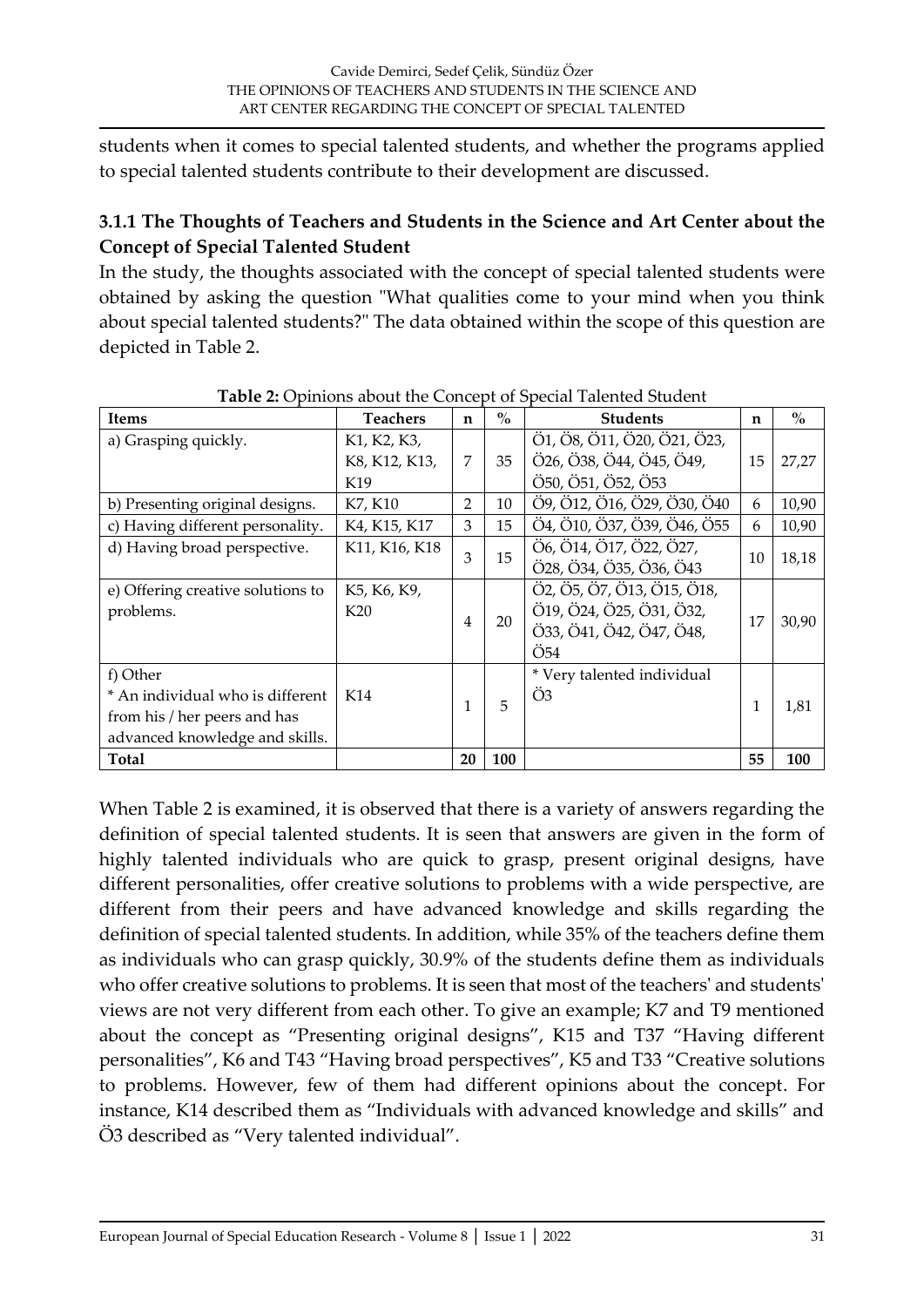#### **3.1.2 Evaluation of the Education Program for Special Talented Students by Science and Art Center Teachers and Students**

In the study, in order to evaluate the contribution of the education program applied to special talented students, "Does the education program for special talented students contribute to their development? And if you think it contributes, how does it contribute? '' questions were directed to both teachers and students. The data obtained within the scope of this question are depicted in Table 3.

| For Special Talented Students to Their Development                                                                                                      |                                                 |                |      |                                                                                                                                                                                                                                                                |                               |             |               |  |
|---------------------------------------------------------------------------------------------------------------------------------------------------------|-------------------------------------------------|----------------|------|----------------------------------------------------------------------------------------------------------------------------------------------------------------------------------------------------------------------------------------------------------------|-------------------------------|-------------|---------------|--|
| Items                                                                                                                                                   | <b>Teachers</b>                                 | $\mathbf n$    | $\%$ | <b>Students</b>                                                                                                                                                                                                                                                |                               | $\mathbf n$ | $\frac{0}{0}$ |  |
| a) Allows to look<br>from different<br>angles.                                                                                                          | K1, K3, K6,<br>K8, K9, K12,<br>K15, K16,<br>K18 | 9              | 45   | Ö2, Ö7, Ö19, Ö21, Ö28, Ö30, Ö34, Ö37,<br>Ö39, Ö40<br>Ö46, Ö49, Ö52                                                                                                                                                                                             |                               | 13          | 23,63         |  |
| b) Encourages them<br>to research different<br>topics.                                                                                                  | K19                                             | 1              | 5    | Ö4, Ö13, Ö38, Ö47, Ö51                                                                                                                                                                                                                                         |                               | 5           | 9,09          |  |
| c) Helps them<br>develop original<br>products.                                                                                                          | K7, K11, K14                                    | 3              | 15   | Ö9, Ö27, Ö35                                                                                                                                                                                                                                                   |                               | 3           | 5,45          |  |
| d) Increases the<br>knowledge of<br>students.                                                                                                           | K10, K13, K5,<br>K17                            | $\overline{4}$ | 20   | Ö1, Ö3, Ö5, Ö6, Ö8, Ö10<br>Ö11, Ö14, Ö15, Ö16, Ö17,<br>Ö18, Ö20, Ö22, Ö23, Ö24,<br>Ö26, Ö29, Ö31, Ö32, Ö33,<br>Ö36, Ö42, Ö43, Ö44, Ö45,<br>Ö48, Ö50, Ö53, Ö54, Ö55                                                                                             |                               | 31          | 56,36         |  |
| e) Improves<br>interpretation skills.                                                                                                                   | K20                                             | 1              | 5    |                                                                                                                                                                                                                                                                |                               |             |               |  |
| f) Other.<br>* Allows me to<br>spend my time<br>learning different<br>subjects.<br>* It enables students<br>to realize and<br>develop their<br>talents. | K <sub>2</sub><br>K4                            | $\overline{2}$ | 10   | f) Other<br>*Develop different designs<br>* It enables me to learn everything<br>and be successful, to spend time<br>learning different subjects, to<br>realize students' abilities, and to<br>improve their thinking skills.<br>* It broadens my imagination. | Ö12<br>Ö <sub>25</sub><br>Ö41 | 3           | 5,45          |  |
| <b>Total</b>                                                                                                                                            |                                                 | 20             | 100  |                                                                                                                                                                                                                                                                |                               | 55          | 100           |  |

| <b>Table 3:</b> Views on the Contribution of the Education Program |  |
|--------------------------------------------------------------------|--|
| For Special Talented Students to Their Development                 |  |

When the findings in Table 3 are evaluated, all of the teachers and students in the Science and Art Center think that the educational programs implemented to special talented students contribute to the development of them. Teachers state that the education program applied provides a different perspective especial for special talented students. They express that this programme facilitates the students to increase their knowledge and make original studies, and at this point they become aware of their abilities. Students, on the other hand, state that the education program increases the knowledge. They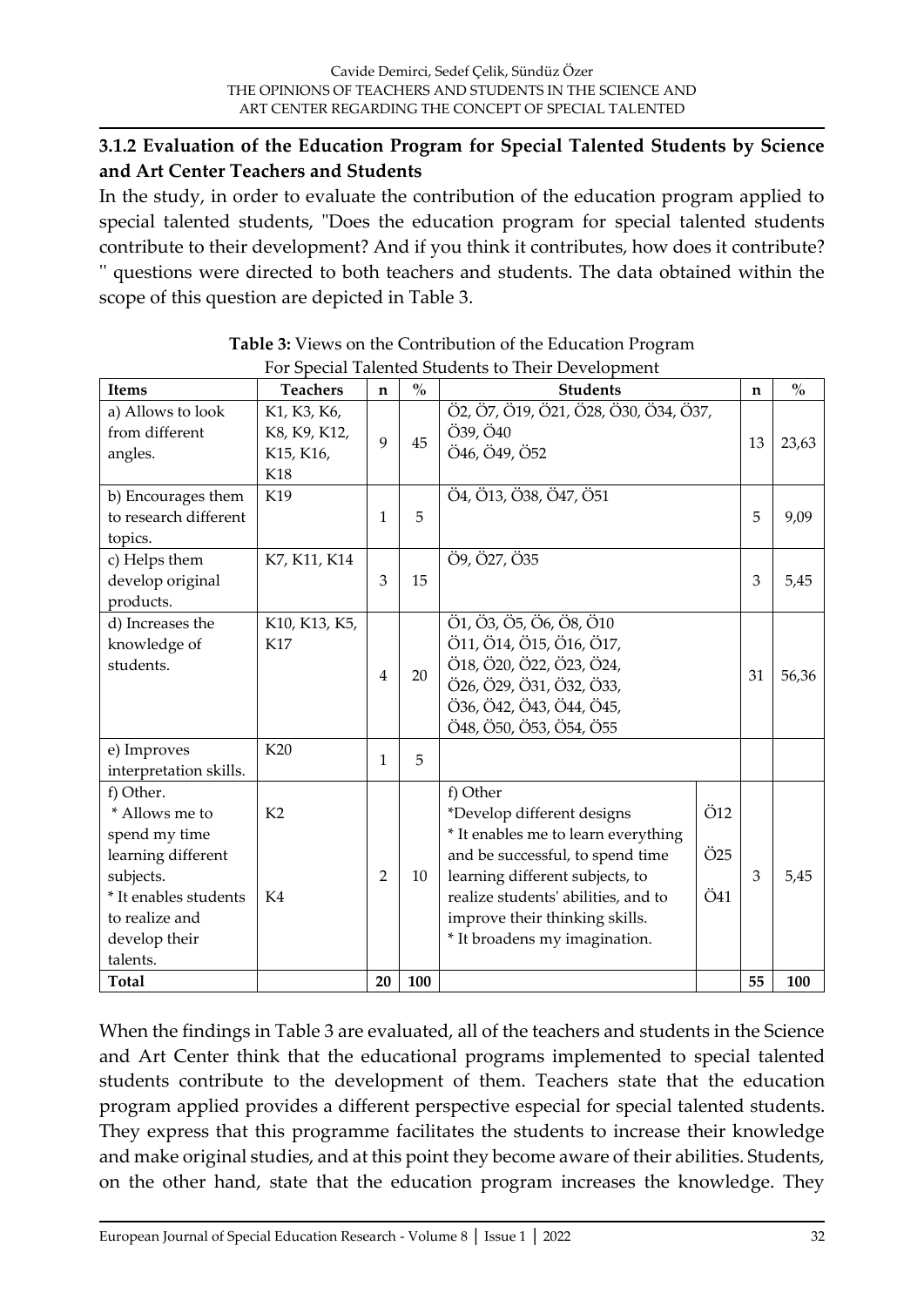mention about the fact that it provides a different perspective and the improving effect of research skills. When looking at the table, it is seen that 45% of the teachers have stated that these educational programs have enabled student to look from different angles, while 56.6% of the students have said that they have increased the knowledge of the students. Teachers and students agree that the education program gives a different perspective, increases their curiosity to new subjects, provides knowledge, and enables to produce unique products. However, while the teachers stated that it increased the students' interpretation skills, the students not express their thoughts in this direction. Apart from the common answers given, some of the teachers said that the contribution of the curriculum helped them to deal with different subjects in using their time and to discover their abilities; some of the students stated that the program was applied which develops their thinking skills, helps to create different designs and develops their imagination. It is seen that the answers from teachers as K2 "it provides to spend time by learning different subjects", K4 "it enables students to realize and develop their talents"; from students as Ö12 ''it enables to develop different designs'', Ö25 ''it allows to learn everything and spend time learning different subjects'', Ö41 ''it contributes to the development of imagination''.

#### **3.2 Opinions on Negative Sides of Special Talented Students**

Teachers and students working at the Science and Art Center were asked what their opinions were about the negative aspects of special talented students. Teachers were asked to state their "opinions on the negative aspects of working with special talented students". Students were asked to state their "opinions on the negative aspects of studying with their special talented fellows". In this context, the findings are summarized in Table 4.

| $\sigma$<br><b>Items</b>                                                                                                                   | <b>Teachers</b>                                                                            | $\mathbf n$ | $\frac{0}{0}$ | <b>Students</b>                                               | n | $\%$  |
|--------------------------------------------------------------------------------------------------------------------------------------------|--------------------------------------------------------------------------------------------|-------------|---------------|---------------------------------------------------------------|---|-------|
| a) I can't keep up with their<br>speed because of their constant<br>asking questions.<br>I can't stand the smug attitude<br>of my friends. |                                                                                            |             |               | Ö11, Ö18, Ö22, Ö23,<br>Ö31, Ö46, Ö55                          | 7 | 12,72 |
| b) It makes me feel inadequate<br>when I can't keep up with their<br>pace.                                                                 |                                                                                            |             |               | Ö5, Ö19, Ö20, Ö32,<br>Ö36, Ö39, Ö41                           | 7 | 12,72 |
| c) I always have to come up<br>with something new.                                                                                         | K7, K8, K12                                                                                | 3           | 15            | $\overline{O53}$                                              | 1 | 1,81  |
| d) It is wearing out.                                                                                                                      | K2, K5, K6, K11,<br>K <sub>13</sub> , K <sub>14</sub> , K <sub>16</sub> ,<br>K17, K18, K19 | 10          | 50            | Ö8, Ö9, Ö16, Ö17, Ö42                                         | 5 | 9,09  |
| e) I feel myself competing with<br>my friends.                                                                                             |                                                                                            |             |               | Ö10, Ö13, Ö15, Ö27,<br>Ö28, Ö33, Ö49, Ö51,<br>Ö <sub>52</sub> | 9 | 16,36 |

**Table 4:** Opinions on the Negative Aspects of Being Together with Special Talented Students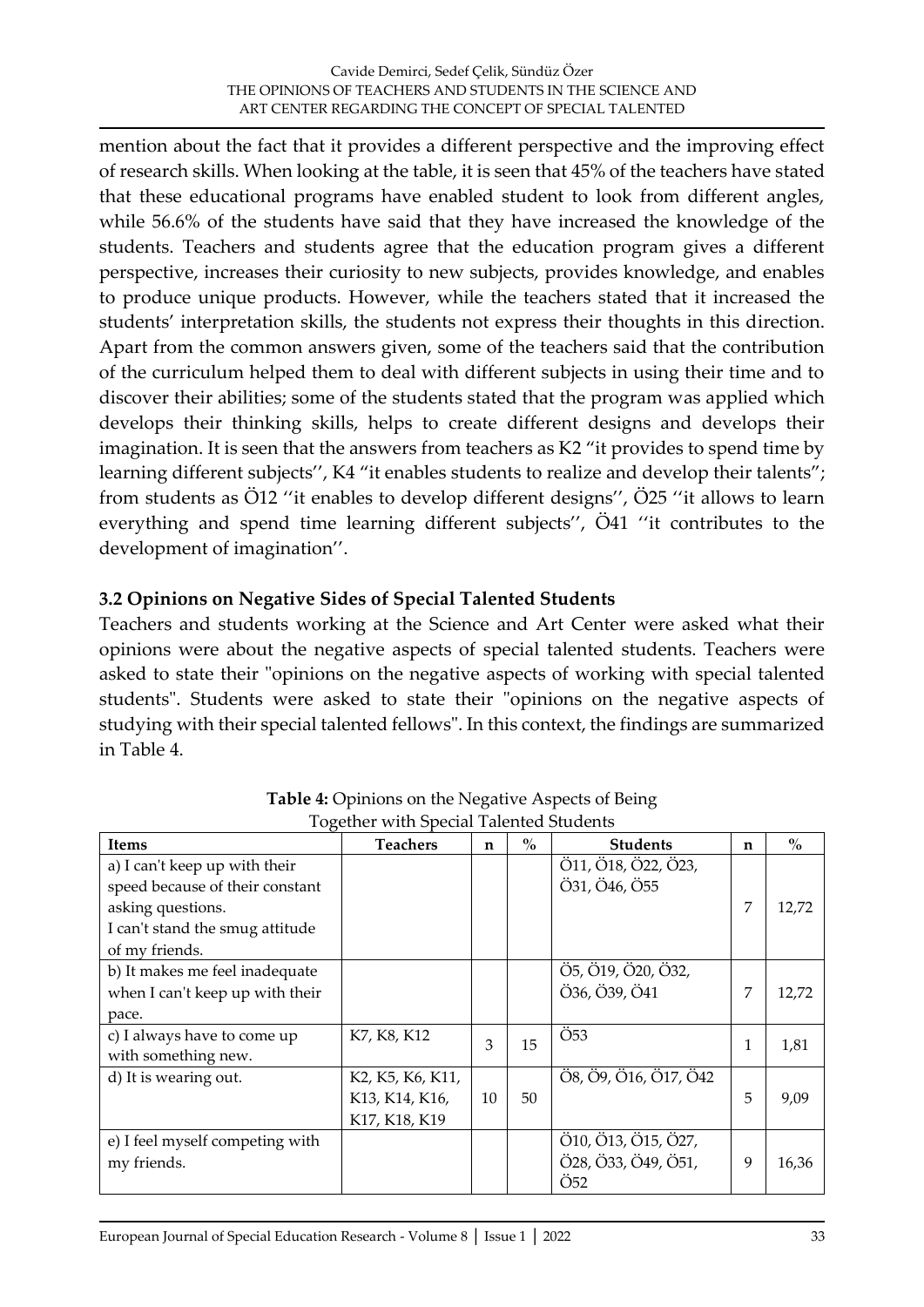|                                                                                                                                                                                                                                                                                                 |                                                                                         |   | ART CENTER REGARDING THE CONCEPT OF SPECIAL TALENTED |                                                                                                       |    |       |  |  |  |  |  |
|-------------------------------------------------------------------------------------------------------------------------------------------------------------------------------------------------------------------------------------------------------------------------------------------------|-----------------------------------------------------------------------------------------|---|------------------------------------------------------|-------------------------------------------------------------------------------------------------------|----|-------|--|--|--|--|--|
| f) My friends' know-it-all<br>attitudes prevent me from<br>learning.                                                                                                                                                                                                                            |                                                                                         |   |                                                      | Ö7, Ö21, Ö40, Ö50, Ö54                                                                                | 5  | 9,09  |  |  |  |  |  |
| g) None.                                                                                                                                                                                                                                                                                        |                                                                                         |   |                                                      | Ö1, Ö2, Ö4, Ö6, Ö12,<br>Ö14, Ö24, Ö25, Ö26,<br>Ö29, Ö34, Ö35, Ö37,<br>Ö38, Ö43, Ö44, Ö45,<br>Ö47, Ö48 | 19 | 34,54 |  |  |  |  |  |
| h) Other<br>* Nothing<br>* I have not experienced it, but<br>parents make the process<br>difficult for their children with<br>wrong attitudes.<br>* The excess of self-confidence<br>makes the subject difficult to<br>understand and can be seen as a<br>lack of acceptance against<br>losing. | K1, K10<br>K4<br>K <sub>9</sub><br>K <sub>15</sub><br>K <sub>20</sub><br>K <sub>3</sub> | 7 | 35                                                   | Other<br>* I can't socialize. Ö3<br>$\ddot{\mathrm{O}}30$                                             | 2  | 3,63  |  |  |  |  |  |

**Total 20 100 55 100**

# Cavide Demirci, Sedef Çelik, Sündüz Özer THE OPINIONS OF TEACHERS AND STUDENTS IN THE SCIENCE AND

When the findings in Table 4 are examined, it is seen that 50% of the teachers state working with special talented students is exhausting, and 15% of them feel obliged to come up with something new. While two of the teachers stated that there was no negative situation they encountered apart from the common answers, they both stated that they did not experience any negativity when they were together with the special talented students, but that they had difficulty in the education process due to the wrong attitudes of their parents. They describe being together with special talented students as wearisome, the omniscient attitude of special talented students and the feeling of constantly having to come up with something new as a negativity. On the other side, 34.54% of the students said that there was no negative side of studying with their special talented fellows. In addition, 16.36% of the students stated that they felt as if they were competing with their friends, 12.72% of them said that their friends had smug attitudes, there was a constant rush and they had difficulty in keeping up with the speed of this hustle. Two of the students see being together with special talented students as a negativity that prevents socialization. According to both teachers and students, backbreaking side of working with special talented students, difficulty in keeping up with their speeds, feeling inadequate and their all-know and smug attitudes are negative aspects of being together with special talented students. To give examples of expressions of teachers and students about the related question, teachers K1 and K10 stated that "There is no negative side of working with special talented students" and K4 talked about the parents and said, "I didn't experience it, but that parents made the process difficult for children with their wrong attitudes. Also, teachers K9, K15, K20 and K3 mentioned about the negative feeling of not being able to accept caused by the excess of selfconfidence as "Excess self-confidence makes it difficult to understand the subject and can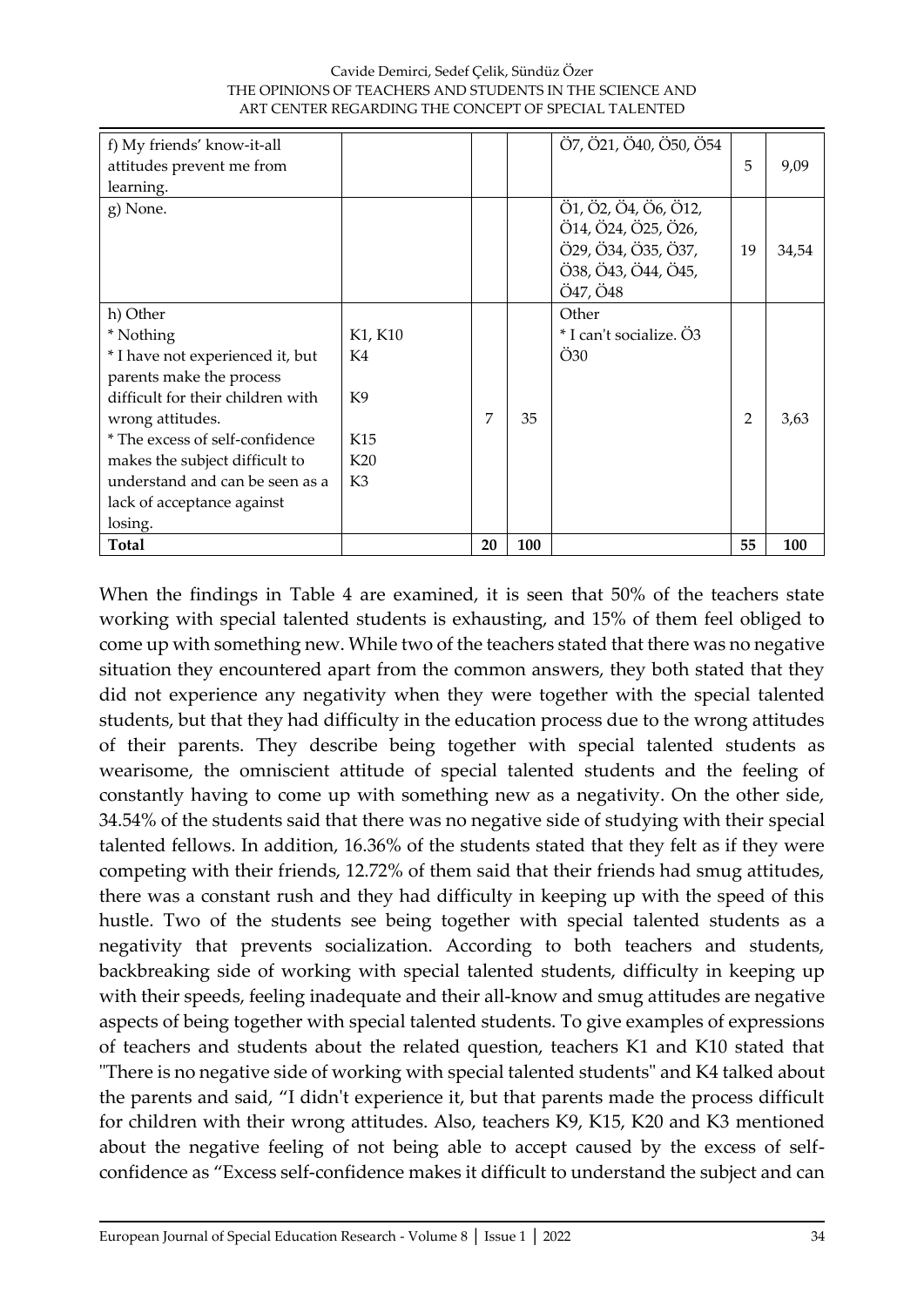be seen as being unable to accept against losing." On the other hand, students Ö3 and Ö30 stated that ''I can't socialize'', Ö1 and Ö3 said that ''There is no negativity and Ö11 told that ''I can't tolerate the smug attitudes of my friends."

# **3.2.1 Opinions on Negative Behaviors of Special Talented Students in Classroom Environment**

In the study, the question "What are the negative behaviors of special talented students in the classroom environment?" was asked to the teachers and students in the Science and Art Center, and their answers are described in Table 5.

| <b>Items</b>                 | <b>Teachers</b> | $\mathbf n$    | $\frac{0}{0}$ | <b>Students</b>               |     | $\mathbf n$ | $\frac{0}{0}$ |
|------------------------------|-----------------|----------------|---------------|-------------------------------|-----|-------------|---------------|
| a) Willingness to talk       | K2, K10, K11,   |                |               | Ö8, Ö15, Ö19, Ö21, Ö26, Ö27,  |     |             |               |
| about extracurricular        | K12, K17, K18,  | 7              | 35            | Ö28, Ö29, Ö31, Ö33, Ö50, Ö51, |     | 14          | 24,45         |
| topics.                      | K19             |                |               | Ö52, Ö53                      |     |             |               |
| b) Restless and dynamic      | K9, K16         | $\overline{2}$ | 10            | Ö9, Ö20, Ö22, Ö24, Ö25, Ö39,  |     | 11          | 20            |
| behavior.                    |                 |                |               | Ö40, Ö41, Ö47, Ö49, Ö54       |     |             |               |
| c) Constantly criticizing    | K <sub>5</sub>  | $\mathbf{1}$   | 5             |                               |     |             |               |
| friends and teachers.        |                 |                |               |                               |     |             |               |
| d) Exhibiting aggressive     | K4              | $\mathbf{1}$   | 5             | Ö12, Ö13, Ö32, Ö34, Ö36, Ö37  |     | 6           | 10,90         |
| behaviors.                   |                 |                |               |                               |     |             |               |
| e) Reluctantly               | K3, K6, K8,     | 5              | 25            | Ö7, Ö10, Ö11, Ö17, Ö55        |     | 5           | 9,09          |
| participating in activities. | K13, K15        |                |               |                               |     |             |               |
| f) Inability to tolerate     |                 |                |               | Ö18, Ö23, Ö42, Ö46            |     | 4           | 7,27          |
| repetition of stories.       |                 |                |               |                               |     |             |               |
| g) None.                     | K1              | $\mathbf{1}$   | 5             | Ö1, Ö2, Ö4, Ö5, Ö6, Ö14, Ö16, |     | 12          | 21,81         |
|                              |                 |                |               | Ö35, Ö38, Ö43, Ö44, Ö45       |     |             |               |
| h) Other.                    |                 |                |               | Other                         |     |             |               |
| * Insist on his/her answer   | K7              |                |               | * Shouting.                   | Ö3  |             |               |
| to the teacher's response.   |                 | 3              |               | * Getting spoiled.            |     |             |               |
| *All.                        | K14             |                | 15            | * Exhibiting know-it-all      |     | 3           | 5,45          |
| * Overconfidence causing     | K20             |                |               | behaviours.                   | Ö30 |             |               |
| mistakes.                    |                 |                |               | * Distracting by              |     |             |               |
|                              |                 |                |               | speaking without              |     |             |               |
|                              |                 |                |               | permission.                   | Ö48 |             |               |
| <b>Total</b>                 |                 | 20             | 100           |                               |     | 55          | 100           |

**Table 5:** Opinions on Negative Behaviors of Special Talented Students in Classroom Environment

When the findings in Table 5 are examined, 35% of the teachers stated the desire of special students' to talk about extracurricular issues as negativeness. While 25% of the teachers describe their reluctant participation in classroom activities as a negative behavior, 10% of the teachers express being restless and active in the classroom as a negative behavior. Some of the teachers, on the other hand, state students' constantly criticizing discourses, being in aggressive attitudes, insisting on their answers and making mistakes due to their excessive self-confidence as negative behaviors. When the expressions of the students are examined, 24.45% of them see the willingness of their special talented friends to talk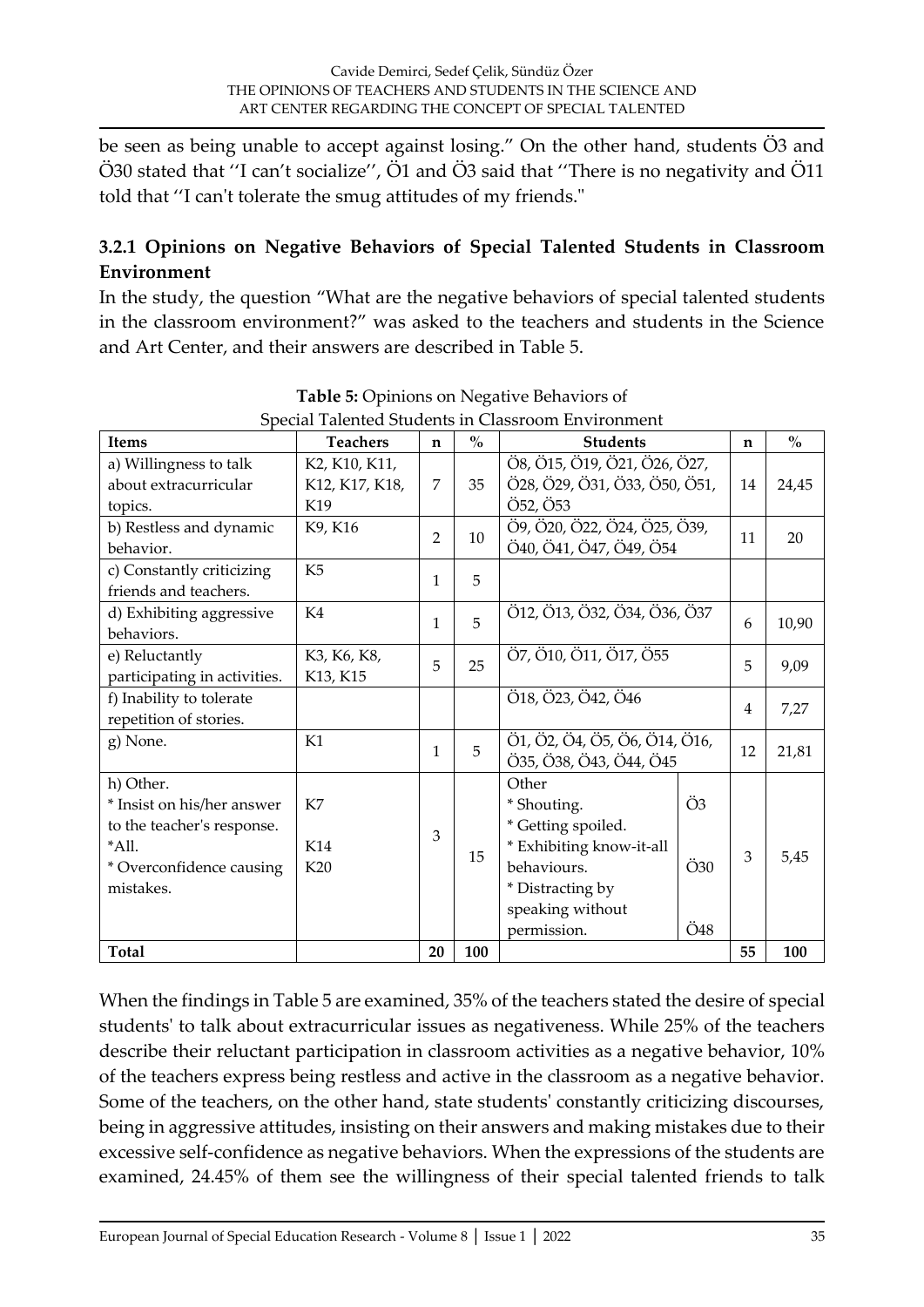about extracurricular issues as a negativity, while 21.81% say that they do not act negatively. On the other hand, 20% of the students state active and restless behaviors in the classroom as a negativity. Other students describe the negative behavior of special talented students as being aggressive, spoiled and know-it-all behaviours in the classroom, causing distraction by speaking without permission, and being intolerant of repeating what is told. To give an example of what the participants said, K5 stated negative behaviors as "constantly criticizing friends and teachers in class", K7 "insistence in answering the teacher's answer"; Ö8 and Ö15 "the desire to talk about extracurricular subjects"; Ö30, on the other hand, describes the behaviors of "showing spoiled and knowing attitudes" as negativity.

#### **3.3 Suggestions Related to Special Talented Students**

To students and teachers at the Science and Art Center; it was asked and evaluated what kind of suggestions they had regarding what can be done to reveal the positive aspects of special talented students more and to eliminate their negative aspects.

#### **3.3.1 Suggestions for Revealing More Positive Sides of Special Talented Students**

Suggestions of students and teachers in the Science and Art Center for revealing more positive aspects of special talented students were examined by asking the question ''What are your suggestions for revealing more positive aspects special talented students?'' The data obtained within the scope of this question are depicted in Table 6.

| le di suppositorio foi fit cuality filore i contre siuco oi special functiteu stu<br><b>Items</b>          | <b>Teachers</b>           | $\mathbf n$ | $\frac{0}{0}$ | <b>Students</b>                                             | $\mathbf n$    | $\frac{0}{0}$ |
|------------------------------------------------------------------------------------------------------------|---------------------------|-------------|---------------|-------------------------------------------------------------|----------------|---------------|
| a) Opening new courses, workshops,<br>predominance of art education, suitable<br>educational environments. | K2, K10, K18,<br>K19, K20 | 5           | 25            | Ö1, Ö3, Ö4, Ö11,<br>Ö13, Ö25, Ö36,<br>Ö42, Ö43, Ö47,<br>Ö51 | 11             | 20            |
| b) Concentration training should be given.                                                                 |                           |             |               | Ö5, Ö18, Ö38, Ö39,<br>Ö40,                                  | $\overline{4}$ | 7,27          |
| c) Diagnostic exams should be more<br>decisive.                                                            |                           |             |               | Ö7, Ö20                                                     | $\overline{2}$ | 3,63          |
| d) Training should be done on weekends.                                                                    | K8                        | 1           | 5             | Ö8                                                          | $\mathbf{1}$   | 1,8           |
| e) Special talented students should be<br>given training on their behavior.                                |                           |             |               | Ö9, Ö10, Ö22, Ö23,<br>Ö30, Ö39                              | 5              | 9,09          |
| f) Course selection should be left to<br>students and assigned specific research<br>assignments.           | K7                        | 1           | 5             | Ö6, Ö11, Ö48                                                | $\overline{2}$ | 3,63          |
| g) The number of students in elective<br>courses should be reduced.                                        |                           |             |               | Ö11, Ö16                                                    | $\overline{2}$ | 3,63          |
| h) Studies should be carried out according<br>to the future plans of the students.                         |                           |             |               | Ö12, Ö15, Ö26,<br>Ö32, Ö35, Ö41,<br>Ö49, Ö55                | 8              | 14,5          |
| 1) Visual media publication branches such<br>as newspapers and magazines should be<br>established.         |                           |             |               | Ö14                                                         | $\mathbf{1}$   | 1,8           |

**Table 6:** Suggestions for Revealing More Positive Sides of Special Talented Students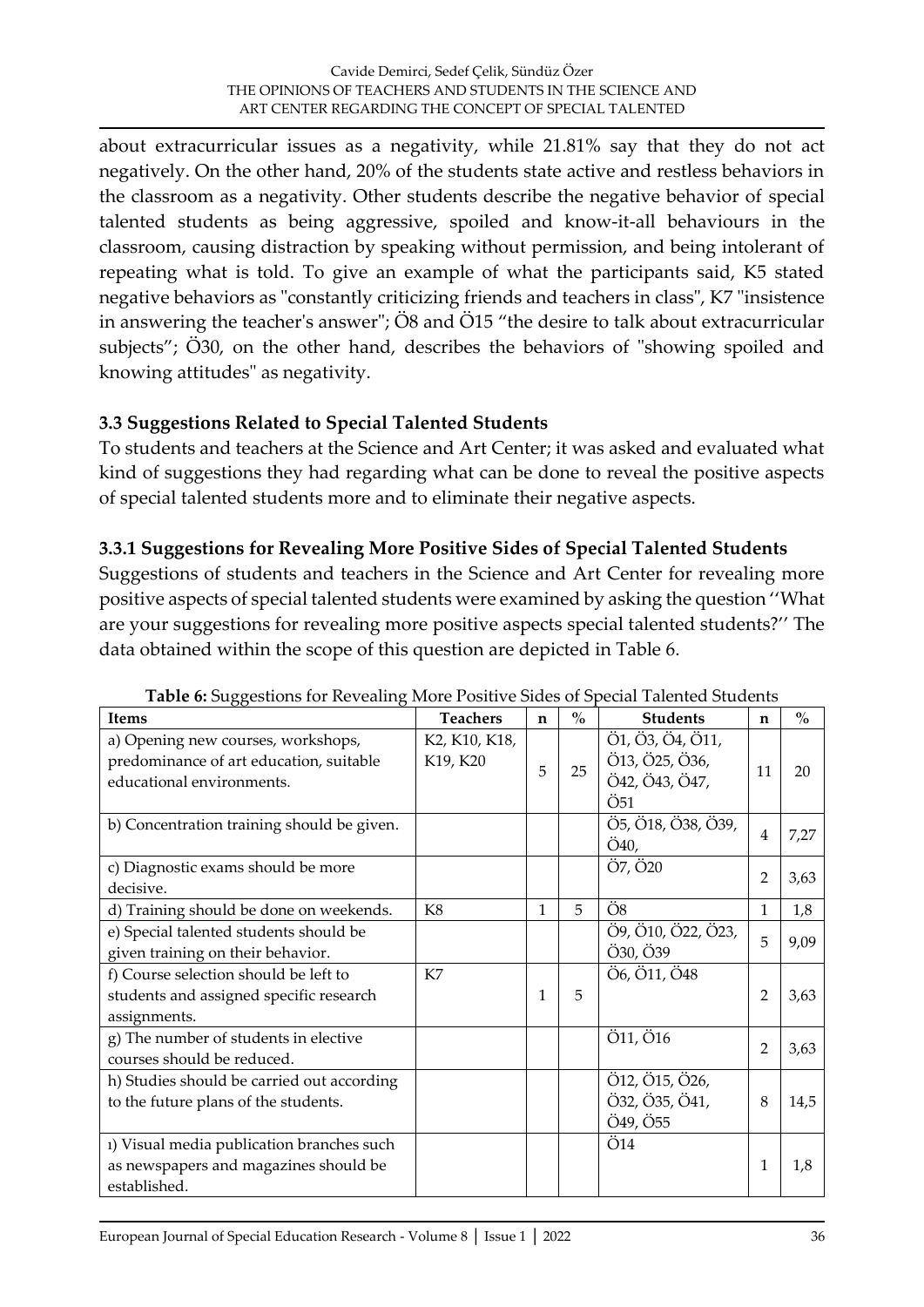| j) Activities should be implemented in<br>different ways and allow students to<br>explore.                        | K1, K3, K4,<br>K9, K12   | 5  | 25  | Ö17, Ö24, Ö28,<br>Ö31, Ö33, Ö34,<br>Ö37, Ö53        | 8  | 14,5 |
|-------------------------------------------------------------------------------------------------------------------|--------------------------|----|-----|-----------------------------------------------------|----|------|
| k) Building facilities should be improved.                                                                        | K11                      |    | 5   | Ö27, Ö37, Ö38,<br>Ö45, Ö46, Ö51                     | 6  | 10,9 |
| l) None.                                                                                                          | K15, K16                 | 2  | 10  | $\overline{O2}$ , Ö19, Ö29, Ö44,<br>Ö <sub>52</sub> | 5  | 9,09 |
| m) Teachers should be given training for<br>special talented students, family education,<br>and values education. | K5, K6, K13,<br>K14, K17 | 6  | 30  |                                                     |    |      |
| Total                                                                                                             |                          | 20 | 100 |                                                     | 55 | 100  |

Cavide Demirci, Sedef Çelik, Sündüz Özer THE OPINIONS OF TEACHERS AND STUDENTS IN THE SCIENCE AND ART CENTER REGARDING THE CONCEPT OF SPECIAL TALENTED

According to the findings in Table 6, teachers and students made various suggestions and these suggestions were gathered under common headings. 30% of the teachers said that the trainings for the education of special talented students should be increased and that the families should receive training on this subject. 25% of the teachers suggested that appropriate educational environments should be increased, and the number of workshops should be increased by focusing on arts education. They also said that the activities to be implemented should have different and rich content and enable students to discover themselves. Students also offered different and numerous suggestions. 20% of them said that new courses should be added to their curriculum and new classrooms should be built. 14.5% of them said that trainings should be given in accordance with their future plans, the activities in the lessons should be different and they should be in a way to reveal their talents. The teachers gave suggestion as K1 "There should be subjects based on their interest in the activities and they should be directed to activities that will attract their attention", K3 "Different techniques should be used and constant occupations", K4 "By organizing activities that will allow them to discover their interests and special talents, group work should be focused on eliminating competition and strengthening the values of solidarity and cooperation.'', K5 ''Teachers should be subject to training for special talented students'', K6 ''Communication channels with families should be opened and family training should be provided'', K7 ''Students should be made aware of their abilities by giving them project assignments such as special research or examination'', K8 ''The activities to be carried out should be at more convenient times for the students by providing concrete responses to the activities carried out'', K9 ''At the end of the year, students should be able to discover their talents by repeating the interest and ability tests'', K10 ''Art education should be given more emphasis'', K11 ''Buildings suitable for their education need to be arranged'', K12 ''Different activities need to be done'', K13 ''Teachers need to be supported by postgraduate education'', K14 ''Emotional intelligence development activities should be carried out with emphasis on values education'', K17 ''Family education should be given'', K19 ''More different and free workshops should be opened within the institution''. On the other hand, students gave suggestions as Ö5 and Ö18 ''Concentration training should be given'', Ö17 and Ö24 ''Activities should be implemented with different methods and studies should be carried out that will allow students to discover themselves and their abilities'', Ö14 ''Visual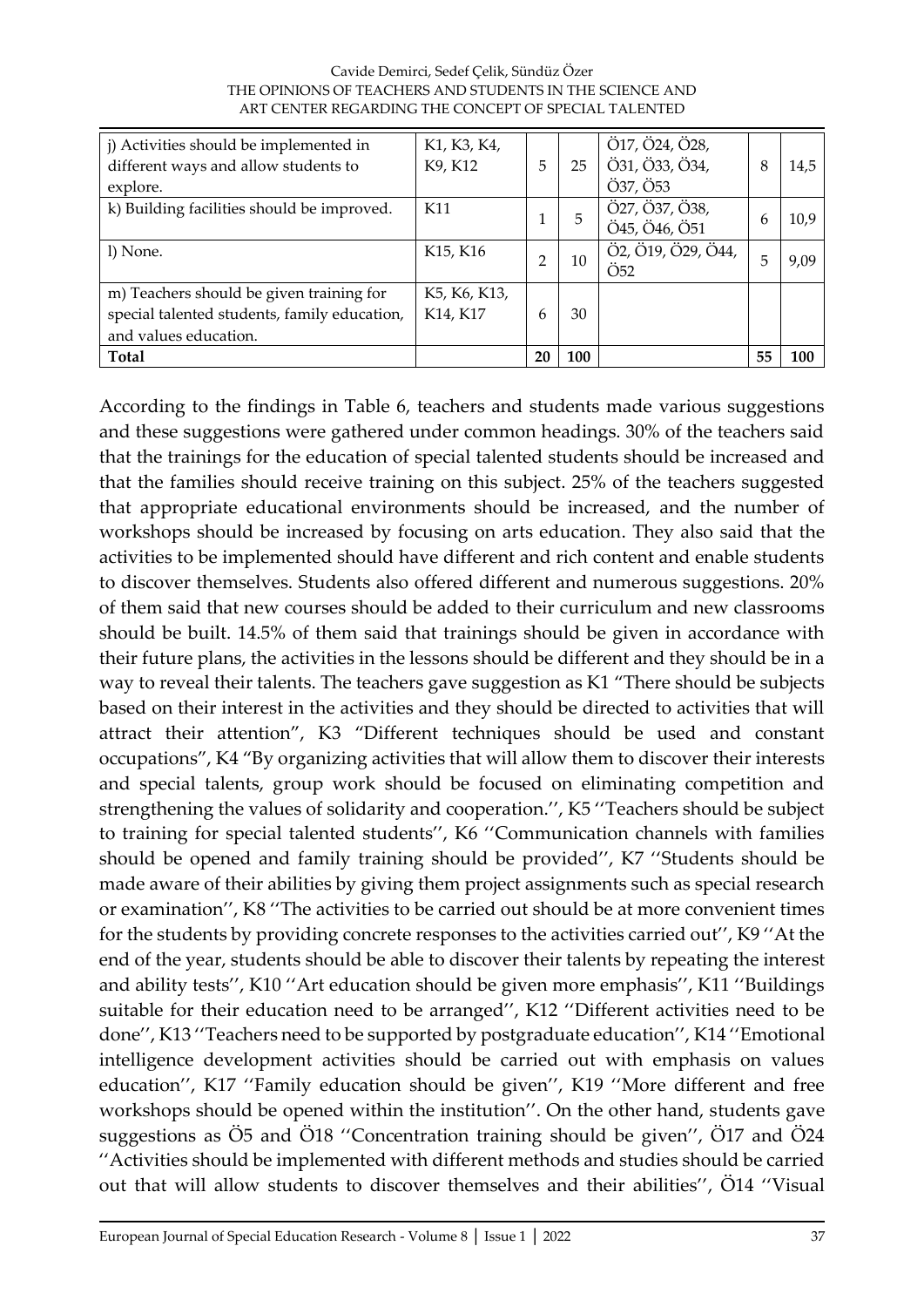media publication branches such as newspapers and magazines should be established by science and art centers.''

# **3.4 Suggestions for Removing the Negative Sides of Special Talented Student**

Suggestions of students and teachers in the Science and Art Center for removing the negative sides of special talented students were examined by asking the question ''What are your suggestions for eliminating the negative aspects of special talented students?'' The data obtained within the scope of this question are depicted in Table 7.

| <b>Items</b>                           | <b>Teachers</b> | n              | $\mathbf{0}_{\mathbf{0}}^{\prime}$ | <b>Students</b>          | n  | $\mathbf{0}_{\mathbf{0}}^{\prime}$ |
|----------------------------------------|-----------------|----------------|------------------------------------|--------------------------|----|------------------------------------|
| a) Presence of visuals that will raise | K <sub>6</sub>  |                |                                    | Ö3, Ö14, Ö24, Ö30, Ö36   |    |                                    |
| awareness in the building, physical    |                 | 1              | 5                                  |                          | 5  | 9,09                               |
| arrangement of buildings.              |                 |                |                                    |                          |    |                                    |
| b) Pay attention to their classroom    |                 |                |                                    | Ö6, Ö20, Ö21, Ö22, Ö25,  |    |                                    |
| behavior.                              |                 |                |                                    | Ö27, Ö28, Ö40, Ö48, Ö49, | 11 | 20                                 |
|                                        |                 |                |                                    | Ö <sub>53</sub>          |    |                                    |
| c) More attention should be paid to    | K4, K8, K9,     |                |                                    | Ö7, Ö10, Ö16, Ö23        |    |                                    |
| students and activities related to     | K18, K20        | 5              | 25                                 |                          | 4  | 7,27                               |
| their areas of interest should be      |                 |                |                                    |                          |    |                                    |
| increased.                             |                 |                |                                    |                          |    |                                    |
| d) Training should be given on         | K5, K11,        |                |                                    | Ö12, Ö15, Ö18, Ö26, Ö31, |    |                                    |
| student behavior.                      | K14             | 3              | 15                                 | Ö32, Ö33, Ö34, Ö43, Ö54, | 11 | 20                                 |
|                                        |                 |                |                                    | $\ddot{\text{O}}55$      |    |                                    |
| e) Students should not be put in a     |                 |                |                                    | Ö13, Ö15, Ö19            | 3  | 5,45                               |
| competitive environment.               |                 |                |                                    |                          |    |                                    |
| f) Arrangements should be made in      | K3, K15         | $\overline{2}$ | 10                                 | Ö18, Ö35, Ö46            | 3  | 5,45                               |
| event times and practices.             |                 |                |                                    |                          |    |                                    |
| g) None.                               | K16             |                |                                    | Ö1, Ö2, Ö4, Ö8, Ö9, Ö11, |    |                                    |
|                                        |                 | 1              | 5                                  | Ö29, Ö37, Ö38, Ö39, Ö41, | 18 | 32,7                               |
|                                        |                 |                |                                    | Ö42, Ö44, Ö45, Ö47, Ö50, |    |                                    |
|                                        |                 |                |                                    | Ö51, Ö52                 |    |                                    |
| h) Cooperation with the family and     | K1, K7,         |                |                                    |                          |    |                                    |
| family education.                      | K10, K13,       | 5              | 25                                 |                          |    |                                    |
|                                        | K19             |                |                                    |                          |    |                                    |
| 1) Values education should be given,   | K2, K12,        |                |                                    |                          |    |                                    |
| reading books should be                | K17             | 3              | 15                                 |                          |    |                                    |
| encouraged.                            |                 |                |                                    |                          |    |                                    |
| <b>Total</b>                           |                 | 20             | 100                                |                          | 55 | 100                                |

| Table 7: Suggestions for Eliminating the Negative Sides of Special Talented Students |  |  |
|--------------------------------------------------------------------------------------|--|--|
|                                                                                      |  |  |
|                                                                                      |  |  |

When the findings in Table 7 are examined, it is seen that the teachers made common suggestions that students should be taken care of in order to eliminate the negative behaviours exhibited and that they should receive training for students by strengthening the communication with their families. In addition, K1 suggested that ''The continuity of the course should be ensured and cooperation with the family should be made'', K3 ''Event times should be regulated by organizing activities that will enable them to spend their time to the fullest'', K4 ''By paying more attention to the students, the focus of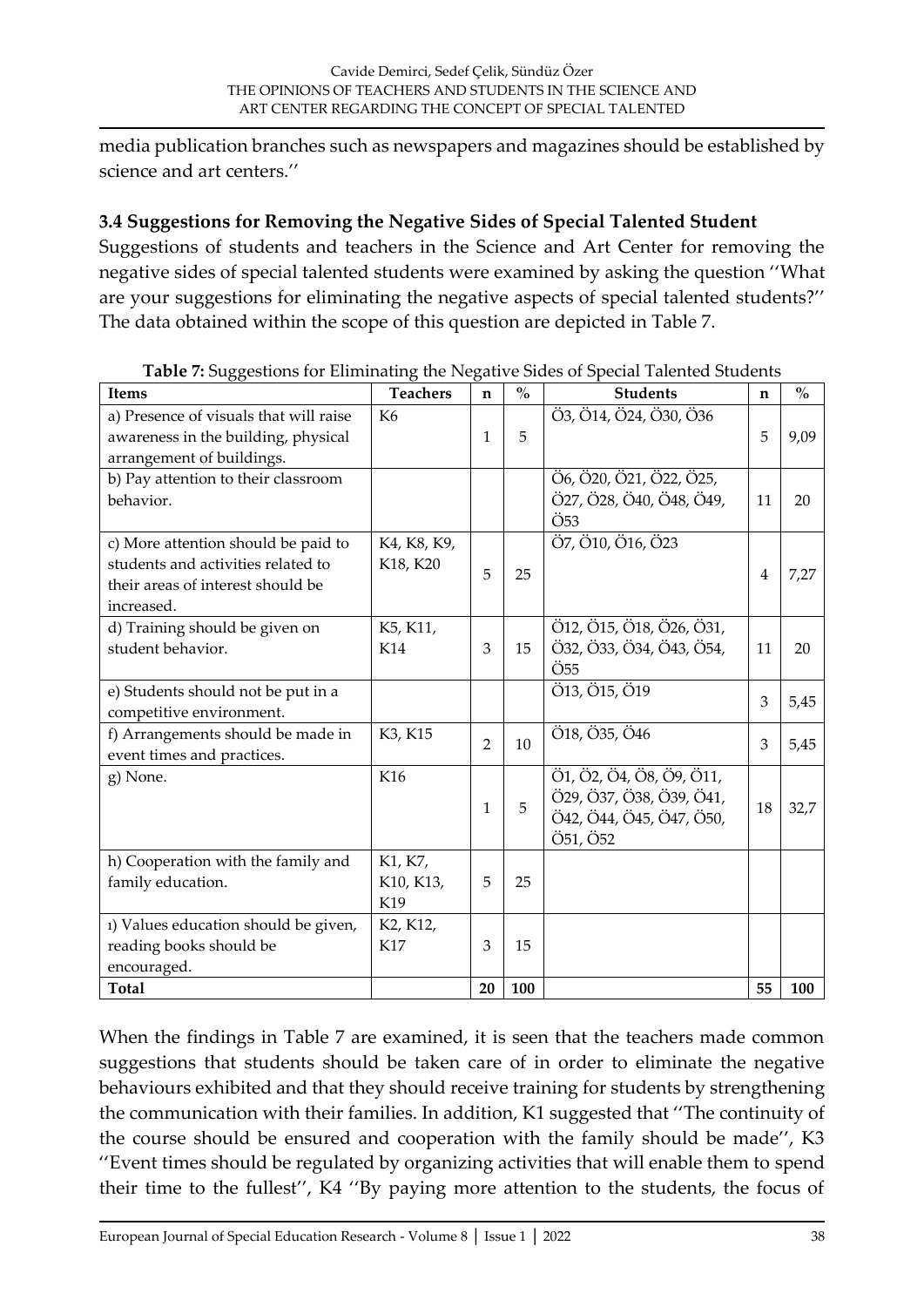attention should be determined and activities should be carried out in this direction'', K5 ''Behavioural training should be given'', K6 ''Physical sites that will discharge their energies should be arranged'', K7 ''Be flexible and help families understand them by providing trainings'', K8 ''Activities in the area of interest should be more weighted'', K13 ''Families and students should be supported by providing cooperation with the family'', K14 ''Behavioural training should be conducted to develop disciplined working, knowledge acquisition and sharing skills''.

While the majority of the students did not make any suggestions to eliminate the negative behaviors of special talented students, some students stated that special talented students should pay attention to their in-class behaviors and be trained in behaviors. Increasing the equipment inside the building and paying more attention to the students are among the other suggestions. The students also suggested that special talented students should not be put into the competition environment and that the negative aspects of special talented students should be regulated in activity times and practices.

#### **4. Discussion and Conclusion**

According to the research, students and teachers in the Science and Art Center perceive the concept of special talented students as individuals who offer creative solutions to problems and who have a quick grasp. These results are similar to the results of Sternberg's (1999) stating that giftedness arises from the balance between analytical, practical and creative abilities, and Ayaydın and Ün's (2018) study that BİLSEM teachers perceive special talented students as individuals who understand quickly.

The majority of the teachers and students, whose opinions were taken about the contribution of the education program implemented in BİLSEM to the students, think that the program contributes to increase the knowledge of the students and to enable them to look at the students from different perspectives. This shows that receiving education at BİLSEM makes positive contributions to students. These results show that in the study of Epçan and Oral (2019), students mostly; problem solving skills, research and questioning skills, the opportunity to discover talents and the opportunity to develop talents are similar to the statements that the institution makes significant contributions to them. In addition, Atlı and Balay (2016) stated in their study that students are happy to study at BİLSEM. Similarly, Kazu and Şenol (2012) found in their research that Science and Art Centers help students realize their individual abilities. When the opinions of the students about the negative effects of studying with their special talented friends are examined, it is understood that the majority of the students have the opinion that there is no negative side of being educated with their special talented friends. It is seen that very few of the students consider having to create something new as a negative side of being educated with their special talented friends. The majority of the teachers, on the other hand, stated that they were very worn out while working with special talented students and that their work required a lot of effort. The findings are supported by the findings of previous studies. Ayaydın and Ün (2018) stated in their research that it was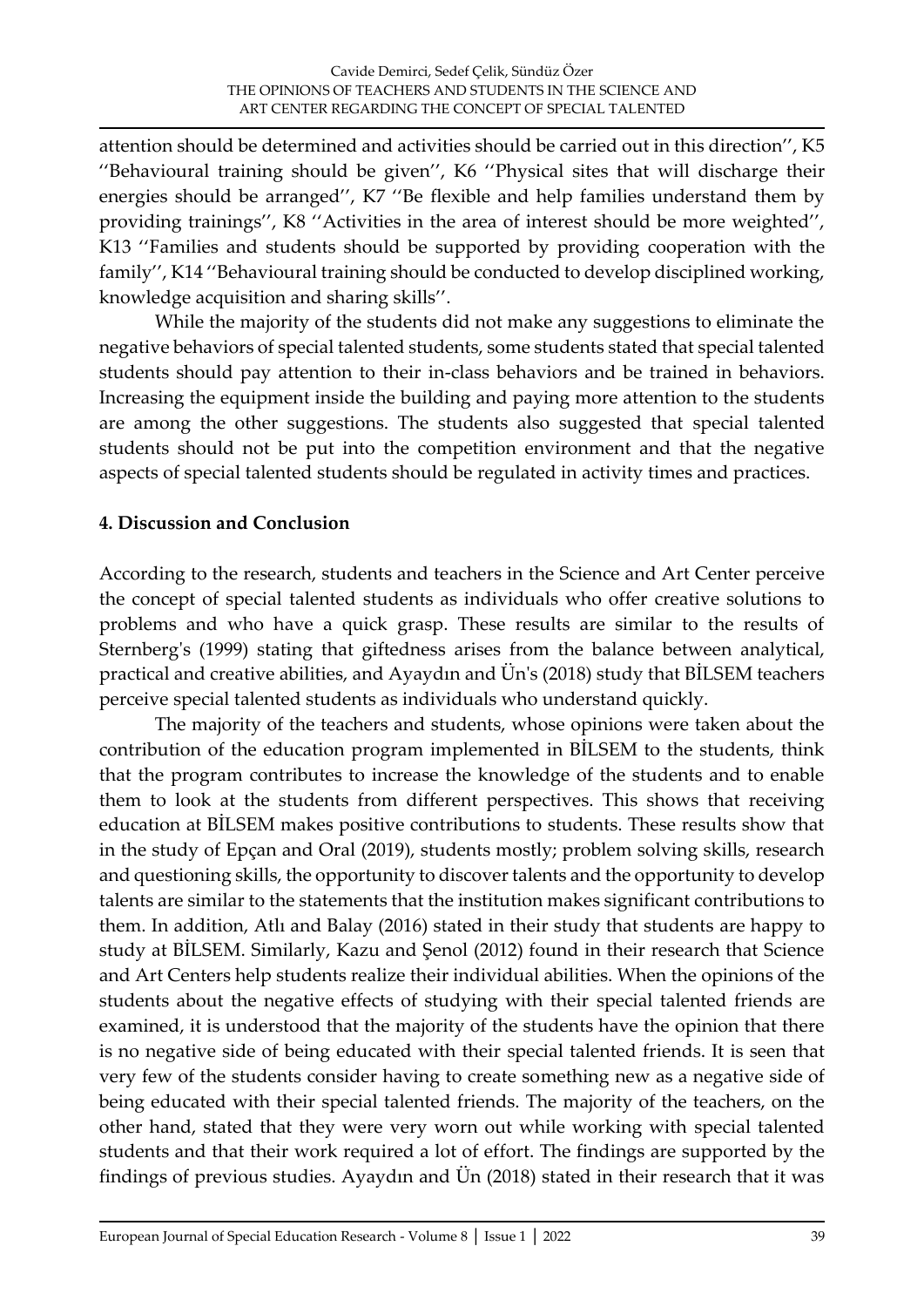concluded that BİLSEM teachers felt inadequate to work with special talented students, had to produce new things and had some negative effects such as being tiring. In this context, Sak (2010) researched that the teachers of special talented students should have expertise in their fields; Summak and Çelik-Şahin (2014), on the other hand, emphasized that teachers should respect creativity and imagination, care about student needs, and be open to development by continuing their education. This situation shows that teachers of special talented students should improve themselves in many ways.

In the study, when students and teachers were asked about the negative behaviours of special talented students in the classroom environment, it was seen that the desire of the students in both groups to talk outside the classroom was considered as the negative behaviour of the special talented students. As an example of the negative behaviors of special talented students in the classroom environment, Wagale (2001) found that special talented and success-oriented children sometimes cause problems for their teachers in the classroom environment because of their stubborn and dominant behaviours. In addition, Mares (1991) states in his research that special talented people generally exhibit advanced learning behaviours due to their intellectual risk-taking tendency, they break the rules in an unusual and unexpected way, and this situation can be perceived by teachers as the behaviour of the special talented to cause confusion in the classroom environment. In the study of Balay and Sağlam (2008), teachers state that they frequently encounter negative student behaviours in the classroom environment. Sezer (2015), on the other hand, states the views of teachers about the negative behaviours of special talented students as constantly demanding the right to speak, exhibiting meaningless restlessness and activity, criticizing the answers of their friends, verbally teasing their friends, being stubborn with the teacher, speaking without speaking and exhibiting aggressive behaviours.

When the suggestions given by the students to reveal the positive behaviours of the special talented students more are examined, it is seen that the opening of new courses and workshops is the most recommended topic. Ayaydın and Ün (2008) stated that most of the teachers in their studies stated that there are deficiencies in the curricula applied in Science and Art Centers, that they continue to work to improve it, that individual curricula should be prepared together with academic support, and that different practices are needed. Kaya (2013) similarly stated that the education of special talented students should be different in line with their needs.

The suggestions given by the students to eliminate the negative behaviors of the special talented students include paying attention to the behaviors of the special talented students in the classroom, providing training on behaviors, increasing the equipment inside the building, paying more attention to the students, not putting the them into the competition environment, and making arrangements in the times of activities and practices. In the study of Çankaya (2011) in terms of eliminating the negativities, cooperation with the family, individual guidance, participation in social activities, making codecisions, gaining responsibility, supporting the development of students' special abilities, and preventing negative behaviors in the classroom are seen as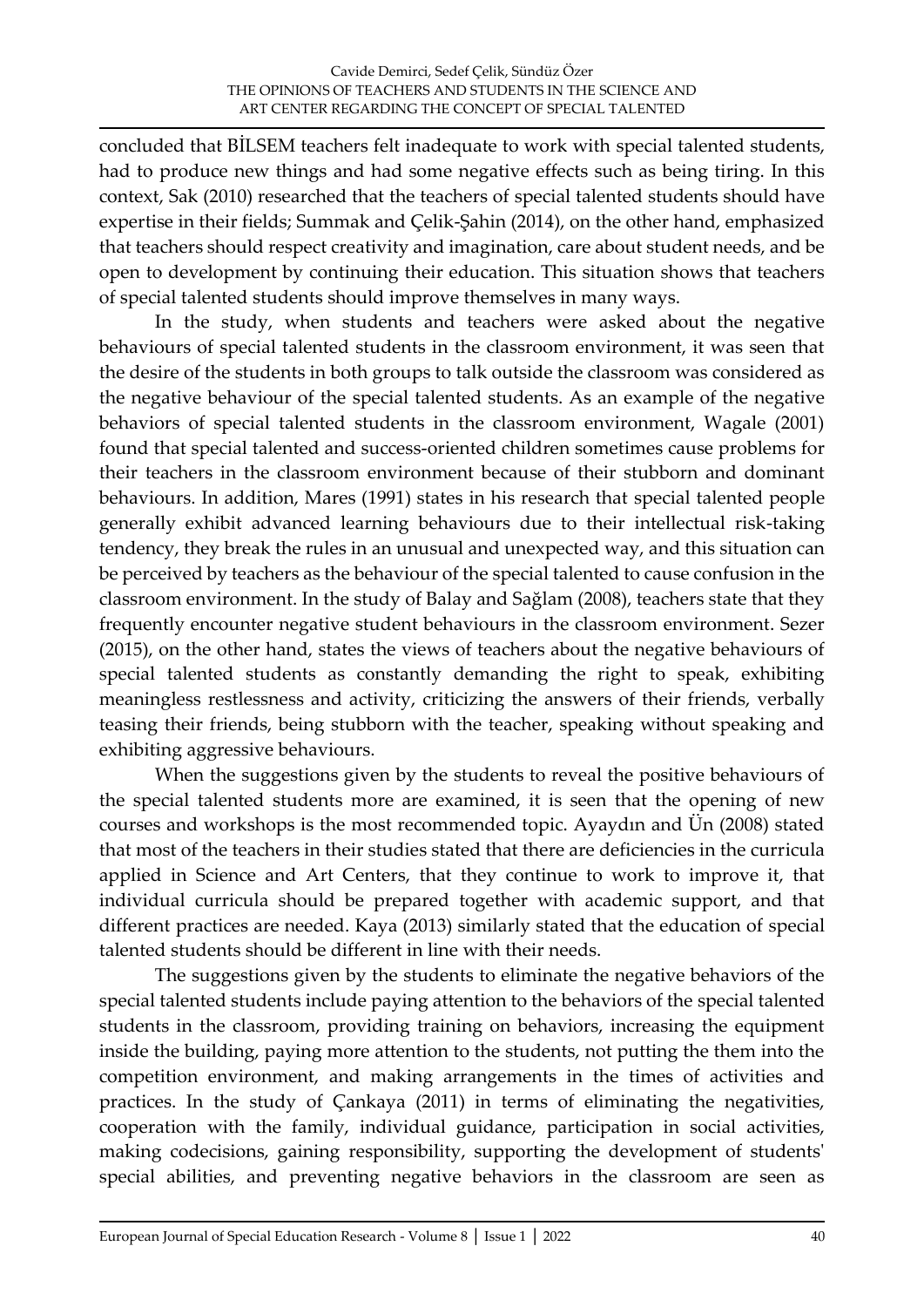permanent solutions. In addition to this, Sezer (2015) states in his study that teachers who take part in the education of special talented students should be better equipped about special education and closely monitor the practices in different countries. He also states that teachers should be given in-service training on providing necessary materials to schools where special talented students are educated, enriching classroom learning environments, and preparing individualized educational activities. Furthermore, he emphasizes that teachers should be informed that the negative behaviors exhibited by special talented children in the classroom environment depend on their developmental characteristics and that special training and guidance seminars should be given to teachers about the management of these behaviors.

Students and teachers have generally defined the concept of giftedness as individuals who have a quick grasp and who offer creative solutions to problems. The education programs implemented to those students provide an increase in their knowledge. It makes easier for teachers to look from different angles. Special talented students say that there is no downside to being together. Teachers, on the other hand, find it tiring to work with special talented students. Students state the negative behaviors exhibited in the classroom environment as the desire to speak out of class and restless, active behaviors. Teachers, on the other hand, see negative behaviors in the classroom as a desire to speak out of class and unwillingness to participate in activities. Teachers demand more activities and workshops to discover talents. Students want new workshops and studies planning for the future. In order to eliminate negativities, teachers recommend approaching students with interest and guidance work for families. Finally, students suggest that classroom behavior should be emphasized.

#### **5. Recommendations**

Some suggestions can be given in the light of the findings of this research. First of all, new courses and workshops for special talented students can be opened in Science and Art Centers to increase their potentials. Second, the curriculum applied in Science and Art Centers can be enriched. Thirdly, psychological and behavioural support can be provided for those students. Finally, the number of the equipment inside the building can be increased.

#### **Conflict of Interests Statement**

The authors declare that there is no conflict of interest.

#### **About the Authors**

**Cavide Demirci** is a Professor at Osmangazi Univesity of Faculty of Education, Turkey. Please visit <https://akademik.yok.gov.tr/AkademikArama/view/viewAuthor.jsp> for more information.

**Sedef Çelik** is an English teacher at Ministry of Education in Turkey. She is also currently a MA student at Eskişehir Osmangazi University, Turkey.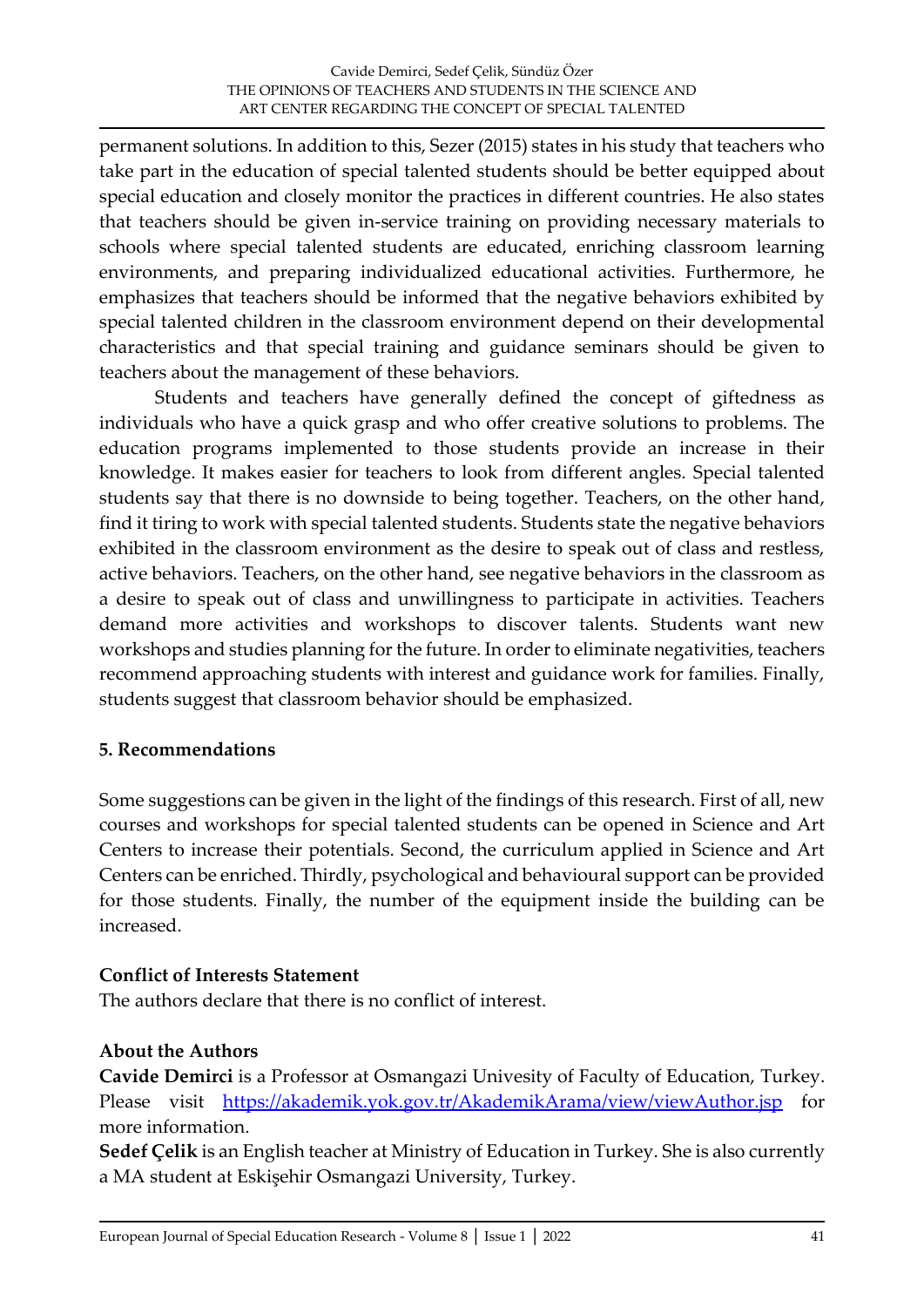**Sündüz Özer** is a Special Education teacher at Ministry of Education in Turkey. She is also currently a MA student at Eskişehir Osmangazi University, Turkey.

#### **References**

- Akbüber, B. A., Erdik, E., Güney, H., Çimşitoğlu, G. G., Akbüber, C. (2019). Bilim ve sanat merkezleri'nde özel yetenekli öğrencilerin sorunlarının değerlendirilmesinde bir yöntem önerisi "özel yetenekli çocuk çalıştayı". *Özel Yetenekli Çocuk Çalıştayı. Üstün Zekalılar Eğitimi ve Yaratıcılık Dergisi*, 6(1), 22-39.
- Atlı, H. & Balay, R. (2016). Bilim ve sanat merkezindeki üstün yetenekliler eğitiminin sürdürülebilirliğine ilişkin öğrenci düşünceleri. *Journal of Kırşehir Education Faculty*, 17(2).
- Ayaydın, Y. & Ün, D. (2018) Bilim ve sanat merkezi öğretmenlerinin BİLSEM ve üstün yetenekli öğrencilerin eğitimine yönelik görüşleri. *Amasya Üniversitesi Eğitim Fakültesi Dergisi* 7(1), 121-155.
- Bakioğlu, A. & Levent, F. (2013). Üstün yeteneklilerin eğitiminde Türkiye için öneriler. *Üstün Yetenekliler Eğitimi Araştırmaları Dergisi*, 1(1), 31-44.
- Balay, R., & Sağlam, M. (2008). Sınıf içi olumsuz davranışlara ilişkin öğretmen görüşleri. *Yüzüncü Yıl Üniversitesi Eğitim Fakültesi Dergisi*, 5(2), 1-24.
- Bıçakçı, M. Y., Er, S., Aral, N. (2017). Annelerin çocuklarına etkileşimli kitap okuma sürecine ilişkin görüşleri. *Eğitim ve Bilim Dergisi*, 42 (191), 53-68.
- Büyüköztürk, Ş., Kılıç Çakmak, E., Akgün, Ö. E., Karadeniz, Ş. & Demirel, F. (2014). *Bilimsel araştırma yöntemleri*. Ankara: PegemA Yayıncılık.
- Cevher Kılıç, V. (2015). Türkiye'de üstün ve üstün yetenekli çocuklara yönelik bir eğitim politikası oluşturulamaması sorunu üzerine bir değerlendirme. *21. Yüzyılda Eğitim ve Toplum Dergisi*, 4(12), 145-154.
- Çankaya, İ. (2011). Sınıf öğretmenlerinin karşılaştıkları istenmeyen öğrenci davranışları ve bu davranışlarla başa çıkma yolları. *Turkish Studies,* 6(2), 307-316.
- Dereli, F. (2019). *Okul öncesi dönemdeki üstün yetenekli çocukların aday gösterilmelerine yönelik geliştirilen eğitim programının etkililiği* (Yayınlanmamış Doktora Tezi). Hacettepe üniversitesi Eğitim Bilimleri Enstitüsü, Ankara.
- Dilekli, Y. & Tezci, E. (2019). Üstün yetenekli öğrencilerin öğrenme strateji tercihleri. *Abant İzzet Baysal Üniversitesi Eğitim Fakültesi Dergisi*, 19(1), 184-193.
- Epçaçan, U. & Oral B. (2019) Özel yetenekli öğrencilerin BİLSEM' deki öğretim uygulamalarına ilişkin görüşleri*. Siirt Üniversitesi Sosyal Bilimler Enstitüsü Dergisi,* 7(13), 139-166.
- Erdoğan, S. C. & Güçyeter, Ş. (2019). Öğretmen adaylarının üstün zekâ ve üstün yetenek metaforları. *Elementary Education Online*, 18(3).
- Kaya, N. G. (2013). Üstün yetenekli öğrencilerin eğitimi ve BİLSEM' ler. *Erzincan Üniversitesi Eğitim Fakültesi Dergisi,* 15(1), 115-122.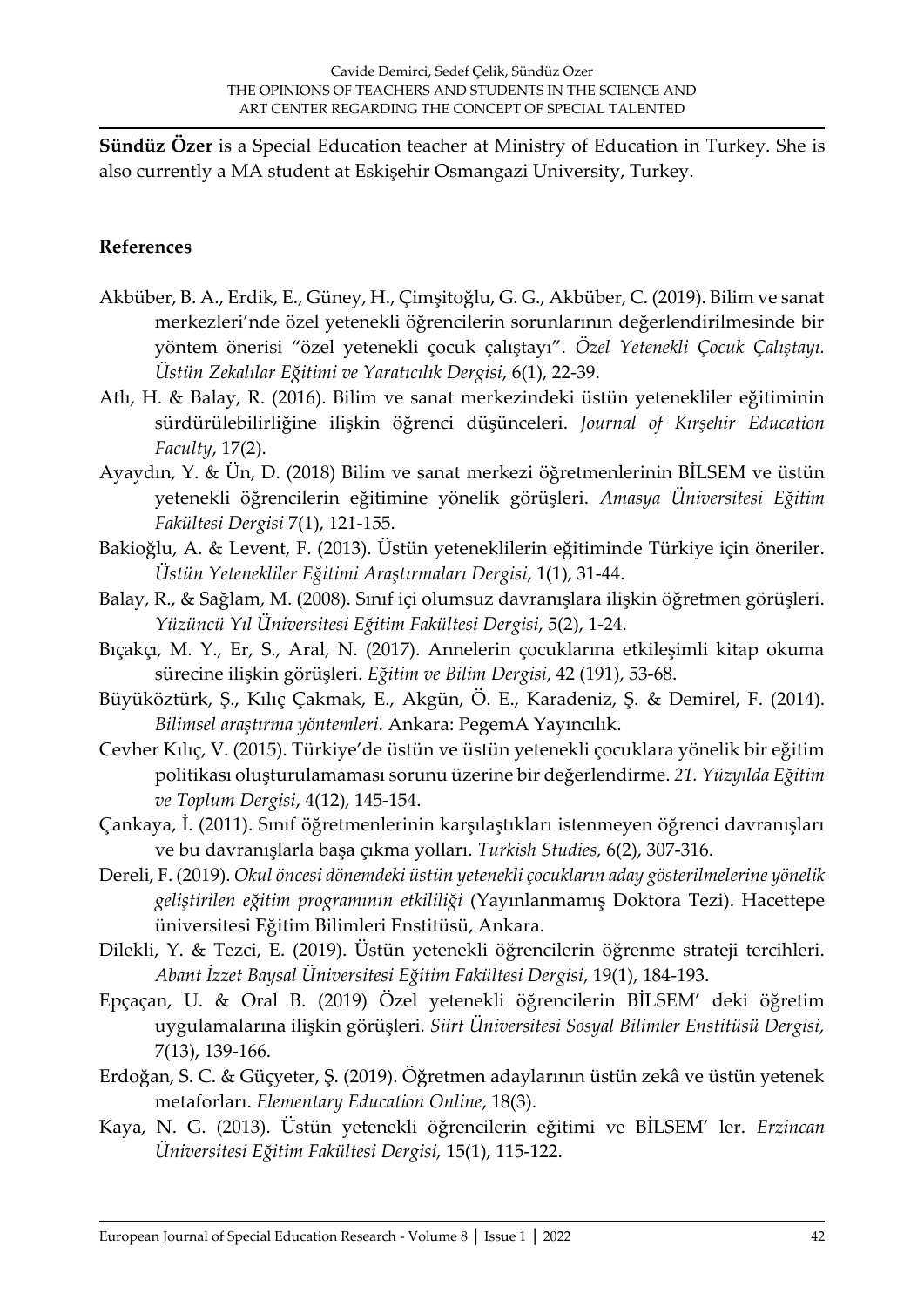- Kayişdağ, E. & Melekoğlu, M. A. (2019). Bilim ve sanat merkezlerinin eğitim programlarının öğrenci görüşlerine dayalı olarak değerlendirilmesi. *Eskişehir Osmangazi Üniversitesi Sosyal Bilimler Dergisi*, 20, 175-202.
- Kazu, Y. & Şenol, C. (2012). Üstün yetenekliler eğitim programlarına ilişkin öğretmen görüşleri (BİLSEM Örneği). *e-international Journal of Educational Research, 3(2), 13- 35.*
- Koçak, R. & İçmenoğlu, E. (2016). Üstün yetenekli öğrencilerin duygusal zekâ ve yaratıcılık düzeylerinin yaşam doyumlarını yordayıcı rolü. *Türk Psikolojik Danışma ve Rehberlik Dergisi,* 4(37).
- Levent, F. (2012). *Bilsem öğretmenlerine göre üstün yetenekli öğrencilerin sosyo-duygusal özellikleri.* Namık Kemal Üniversitesi Sağlık Hizmetleri Meslek Yüksekokulu "Geleceğin Mimarları Üstün Yetenekliler Sempozyumu. 29-34.
- Mares, L. (1991). *Young gifted children. Australia: Hawker-Brownlow Education Press.*
- McCarty, F., Abbott-Shim, M. & Lambert, R. (2001). The relationship between teacher beliefs and practices, and head start classroom quality. *Early Education & Development,* 12, 225–238.
- MEB, (2016). Bilim sanat merkezleri yönergesi. Tebliğler Dergisi, 79(2710), 449-473, [http://orgm.meb.gov.tr/meb\\_iys\\_dosyalar/2017\\_01/02031535\\_tebligler\\_dergisi.pd](http://orgm.meb.gov.tr/meb_iys_dosyalar/2017_01/02031535_tebligler_dergisi.pdf) [f](http://orgm.meb.gov.tr/meb_iys_dosyalar/2017_01/02031535_tebligler_dergisi.pdf) adresinden elde edildi.
- Özarslan, M. (2019). Üstün zekâlı ve yetenekli öğrenciler ile normal gelişim gösteren öğrencilerin bitkilere yönelik tutumlarının karşılaştırılması. *Elementary Education Online,* 18(4).
- Sak, U. (2010). *Üstün zekâlılar (üstünlükleri tanılanmaları ve eğitimleri).* Ankara: Maya Akademi.
- Seeman, H. (2010). *Preventing disruptive behavior in colleges: A campus and classroom management handbook for higher education*. UK: Rowman & Littlefield Education Press.
- Sezer Ş. (2015). Üstün yeteneklilerin sınıf içindeki olumsuz davranışları ve yönetilmesine ilişkin öğretmen görüşleri. *Uluslararası Türk Eğitim Bilimleri Dergisi*, (4), 317-333.
- Sternberg, R. J. (1999). The theory of successful intelligence. *Review of General Psychology,* 3, 292-316.
- Summak, S. M. & Çelik, Ş. Ç. (2014). Bilim ve Sanat Merkezlerinde yönetici, öğretmen yeterlilikleri ve öğretimsel hedefler için standartların belirlenmesi. *Üstün Yeteneklileri Eğitimi Araştırmaları Dergisi*, 2(2), 86-104.
- Tortop, H. S. & Ersoy, B. (2015). Üstün Yetenekliler Üniversite Köprüsü Eğitim Programı'na (ÜYÜKEP) katılan üstün yetenekli öğrencilerin sınıf öğretmenlerinin ÜYÜKEP hakkındaki görüşleri. *Üstün Zekâlılar Eğitimi ve Yaratıcılık Dergisi*, 2(1), 17-24.
- Wagale, E. (2001). *Enneagram yöntemiyle çocuk yetiştirmek*. (Çev: Günseli Aksoy). İstanbul: Rota Yayınları.
- Yıldırım, A. & Şimşek, H. (2011). *Sosyal bilimlerde nitel araştırma yöntemleri*. Ankara: Seçkin Yayıncılık.